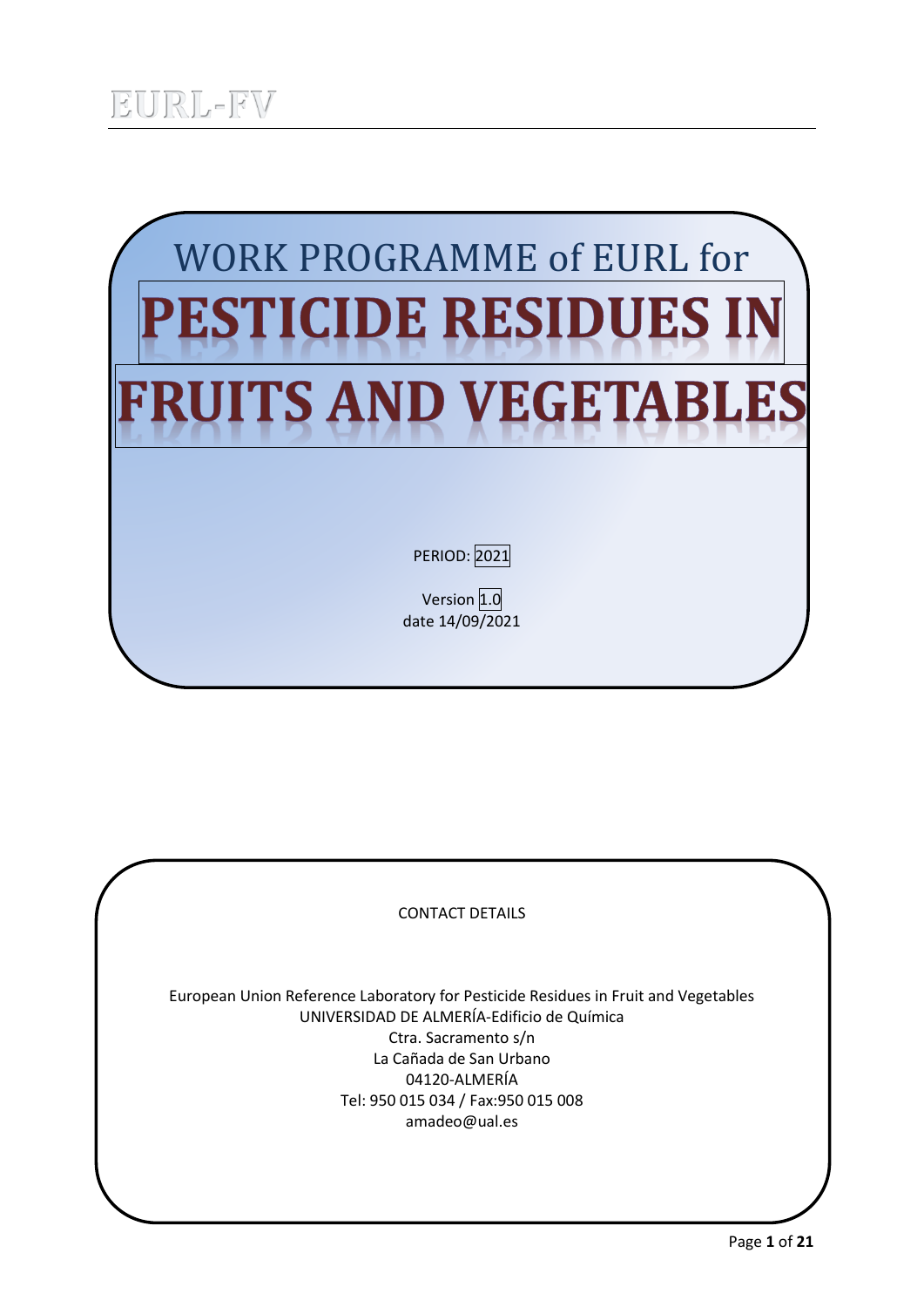

## **SUMMARY**

| <b>ACTIVITIES</b> |                                                                                                     |
|-------------------|-----------------------------------------------------------------------------------------------------|
|                   | 1. TO ENSURE AVAILABILITY AND USE OF HIGH QUALITY<br>METHODS AND TO ENSURE HIGH QUALITY PERFORMANCE |
|                   | 2. TO PROVIDE SCIENTIFIC AND TECHNICAL ASSISTANCE TO                                                |
|                   | 3. TO PROVIDE SCIENTIFIC AND TECHNICAL ASSISTANCE TO<br>THE EUROPEAN COMMISSION AND OTHER           |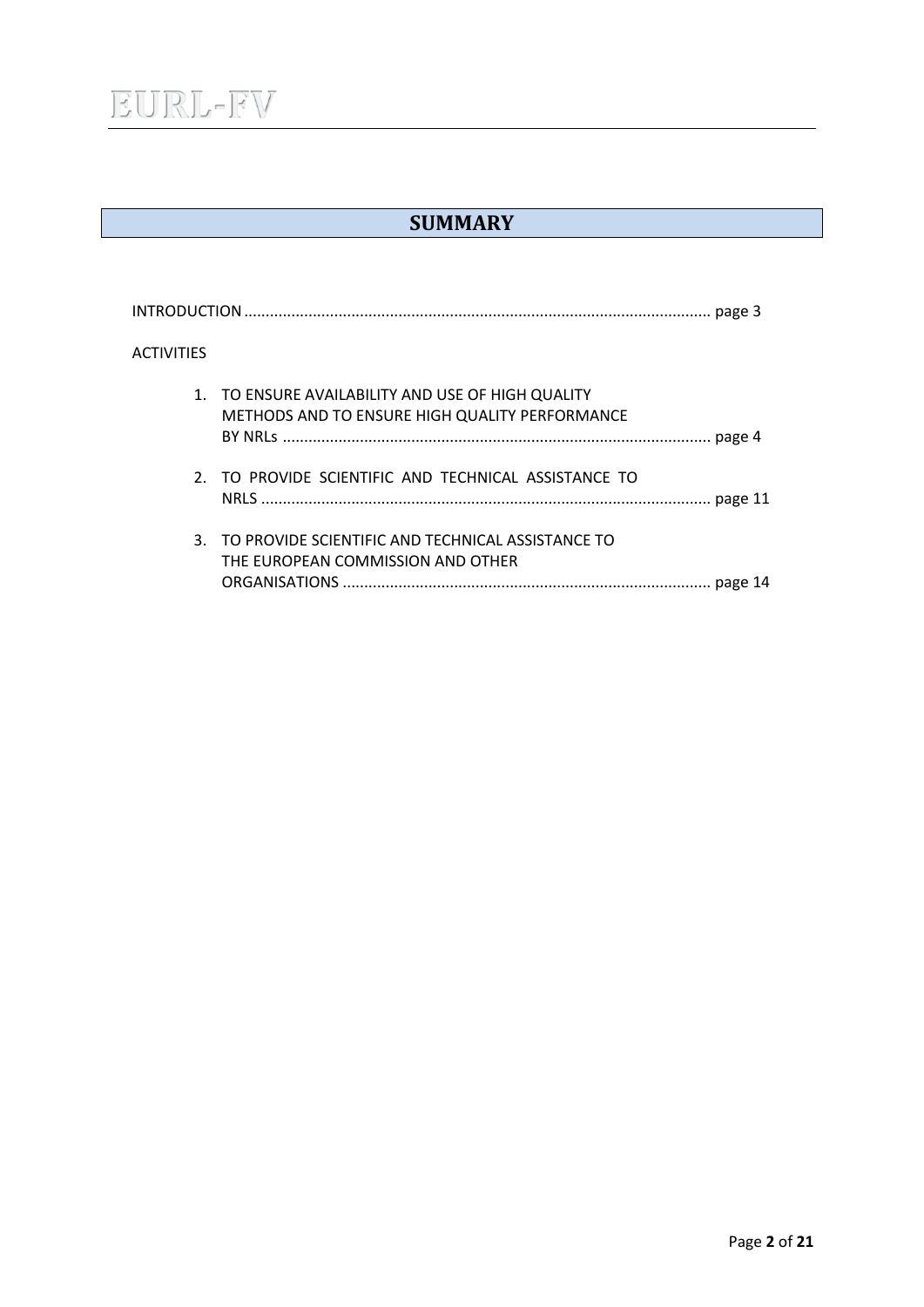## **INTRODUCTION**

EU Reference Laboratories (EURLs) aim to ensure high-quality, uniform testing in the EU and support Commission activities on risk management and risk assessment in the area of laboratory analysis.

Regulation (EC) No 625/2017 on official controls and other official activities performed to ensure the application of food and feed law, rules on animal health and welfare, plant health and plant protection products, defines tasks and responsibilities for all the EURLs. Some of them are: to provide National Reference Laboratories (NRLs) with analytical methods and diagnostic technics, and coordinate their application; to train staff from NRLs; to provide the Commission with scientific and technical expertise in relation to laboratory analysis and to collaborate with the competent laboratories in non-EU countries. Based on the aforementioned, some of the specific activities of the EURL for pesticide residues in fruits and vegetables are the organisation of proficiency tests, the coordination and edition of the Analytical Quality Control guidelines or the assistance to the Commission and EFSA for Art. 12 MRL reviews.

Every year the EURLs submit their work programmes demonstrating their contribution to the Commission's objectives and priorities and request annual EU funding to fulfil their tasks and functions to cover their operational costs.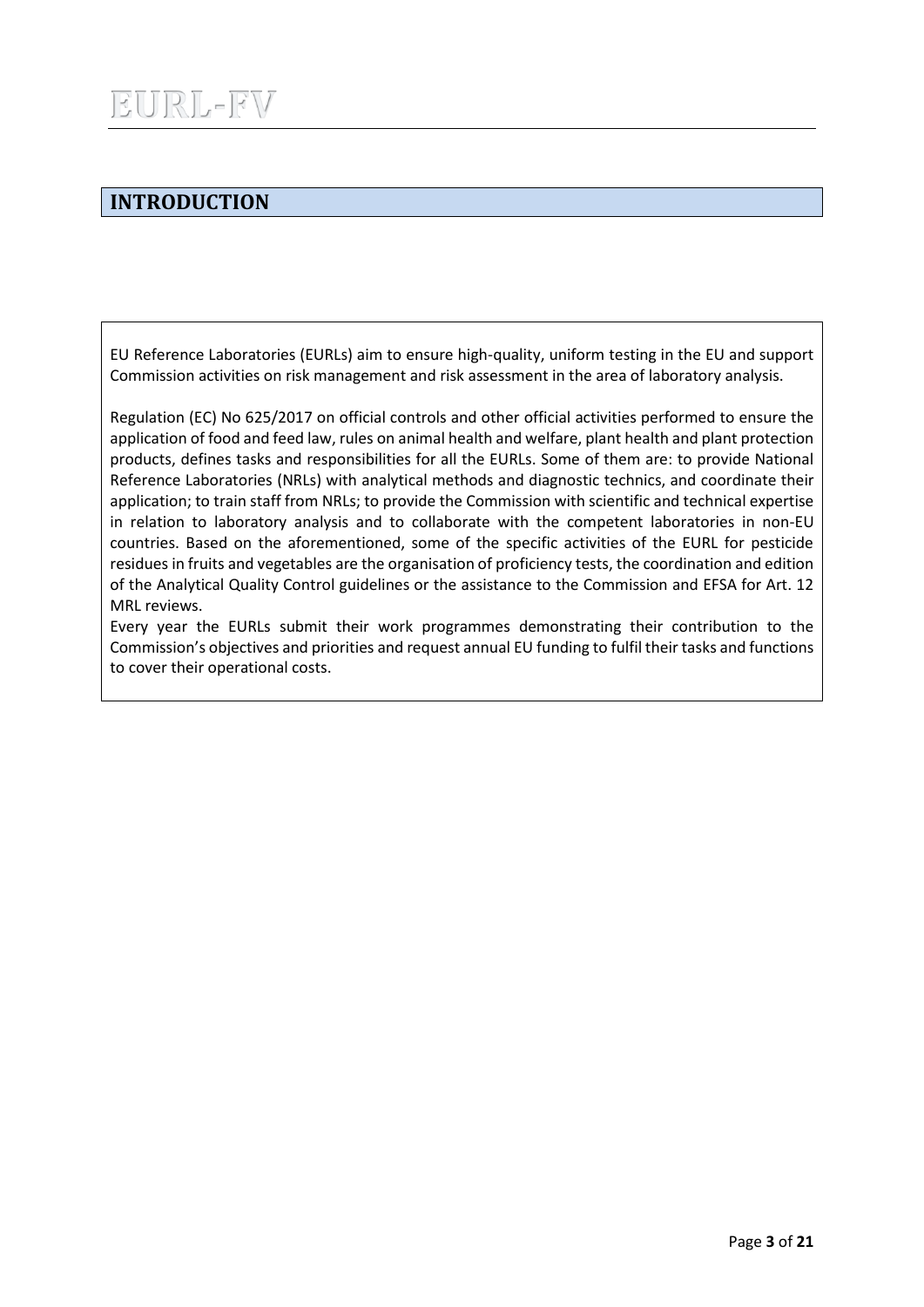### **Regulation (EU) 625/2017 Art 94(2):**

**European Union reference laboratories designated in accordance with Article 93(1**) **shall be responsible for the following tasks insofar as they are included in the reference laboratories' annual or multiannual work programmes that have been established in conformity with the objectives and priorities of the relevant work programmes adopted by the Commission in accordance with Article 36 of Regulation (EU) No 652/2014:**

*(taking into account Art 147 of (EU) 625/2017)*



## **TO ENSURE AVAILABILITY AND USE OF HIGH QUALITY METHODS AND TO ENSURE HIGH QUALITY PERFORMANCE BY NRLs.**

Please, provided activities related to Regulation (EU) 2017/625: (Number of Sub-activity boxes can be adjusted by EURL)

- *Art. 94.2.a Providing national reference laboratories with details and guidance on the methods of laboratory analysis, testing or diagnosis, including reference methods.*
- *Art. 94.2.b Providing reference materials to national reference laboratories*
- *Art. 94.2.c Coordinating the application by the national reference laboratories and, if necessary, by other official laboratories of the methods referred to in point (a), in particular, by organising regular inter-laboratory comparative testing or proficiency tests and by ensuring appropriate follow-up of such comparative testing or proficiency tests in accordance, where available, with internationally accepted protocols, and informing the Commission and the Member States of the results and follow-up to the inter-laboratory comparative testing or proficiency tests.*
- *Art. 94.2.l Where relevant for their area of competence, cooperate among themselves and with the Commission, as appropriate, to develop methods of analysis, testing or diagnosis of high standards.*

Sub-activity 1.1 *Updating the EURL website and the EURL DataPool*

Objectives: To update and maintain the EURL-FV webpage, as well as contribute to the design and contents of the EURL DataPool (in cooperation with the other EURLs).

Description: The dedicated webpage "EURL for Fruits and Vegetables": http://www.eurlpesticides.eu/docs/public/home.asp?LabID=500&Lang=EN

located at the EURLs common website (http://www.eurl-pesticides.eu), designed to support dissemination of information and network activities, is continuously updated. It represents the main source of information exchange between the EURLs and the NRLs as well as with other official EU and third countries laboratories. The EURL-FV website holds information about the activities and events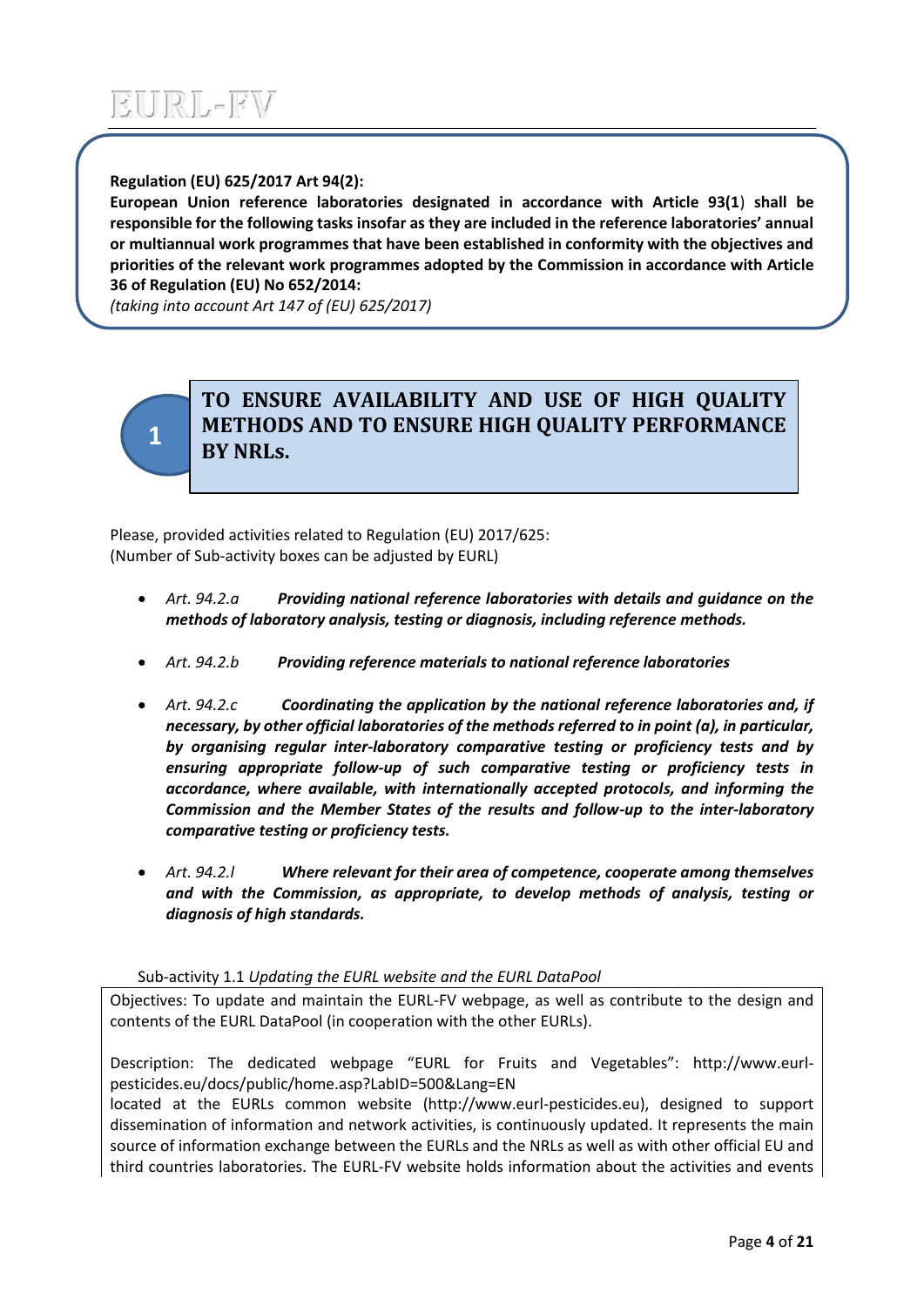carried out by the EURL-FV as well as available published reports and scientific papers. It also holds forms, sheets and other documents ready to fill out on-line, thus facilitating management tasks and quality monitoring as well as direct links to other relevant websites. Constant collaboration between the EURL-FV and the EURL website management is necessary.

Furthermore, the website aids contacts (via specific links) between laboratory researchers and experts providing a valuable tool for dissemination. The website includes different sections, corresponding to the activities of the EURL: Proficiency Tests, Workshops, Services, The EURL-FV Network, AQC Panel and Library.

In 2021 a new online tool will be developed by the EURL-FV with the aim to improve dissemination of scientific knowledge. An **e-learning platform** will facilitate access to new analytical advances, new equipment, and new methods, but also to basic procedures within the analytical process, such as pipetting or estimation of uncertainty. The online platform will contain multimedia content about the most interesting analytical methods proposed in the scientific activities of the working programme, description and handling of lab equipment, sample treatment, etc. This will enable all personnel of the NRLs and OfLs to have full access to online resources of diverse complexity, which can be accessed using the internet anytime and anyplace. Users of this online tool will be able to make any question through the system, and it will be answered by the EURL-FV personnel in a short time. The e-learning platform will be certified in accordance with the ISO-9001:2015 standards.

Expected Output:

- Forms and other information to conduct the 2021 and 2022 EUPTs will be uploaded onto EUPT-FV area.

- Information and main presentations of the webinars to be organized in 2021 and 2022 (see subactivity 2.5)

- EURL-Webinars will be uploaded onto EUPT-FV area.

http://www.eurl-

pesticides.eu/docs/public/tmplt\_article.asp?LabID=500&CntID=933&Theme\_ID=1&Pdf=False&Lang= EN

- Access to the AQC Panel topic in the main EURL website and in our specific area will allow laboratories to consult the "Analytical quality control and validation procedures for pesticide residues analysis in food and feed." (SANTE/12682/2019). The site will allow constant feedback from the laboratories, so it will be useful in collecting information or suggestions from laboratories on the future revisions of the document. In 202, the new edition of the AQC document will be uploaded to the webpage.

- The results of the scientific activities developed by the EURL-FV will be published as technical or scientific documents, and the most relevant will be disseminated in the EURL-FV website through the Library section making them available for NRLs, OfLs and members of the scientific community.

- E-learning platform where video tutorials and other online tools will be uploaded. All participants will receive an ISO 9001 certificate of attendance.

Duration: Throughout the year

Sub-activity 1.2 *Follow up on requests from NRLs for providing analytical standards* Objectives: To supply analytical standards to the NRLs under request.

Description: In order to promote the enlargement of the NRLs´ analytical scope and to offer them the possibility to verify their standard solutions, we will provide them with the analytical standards that they request.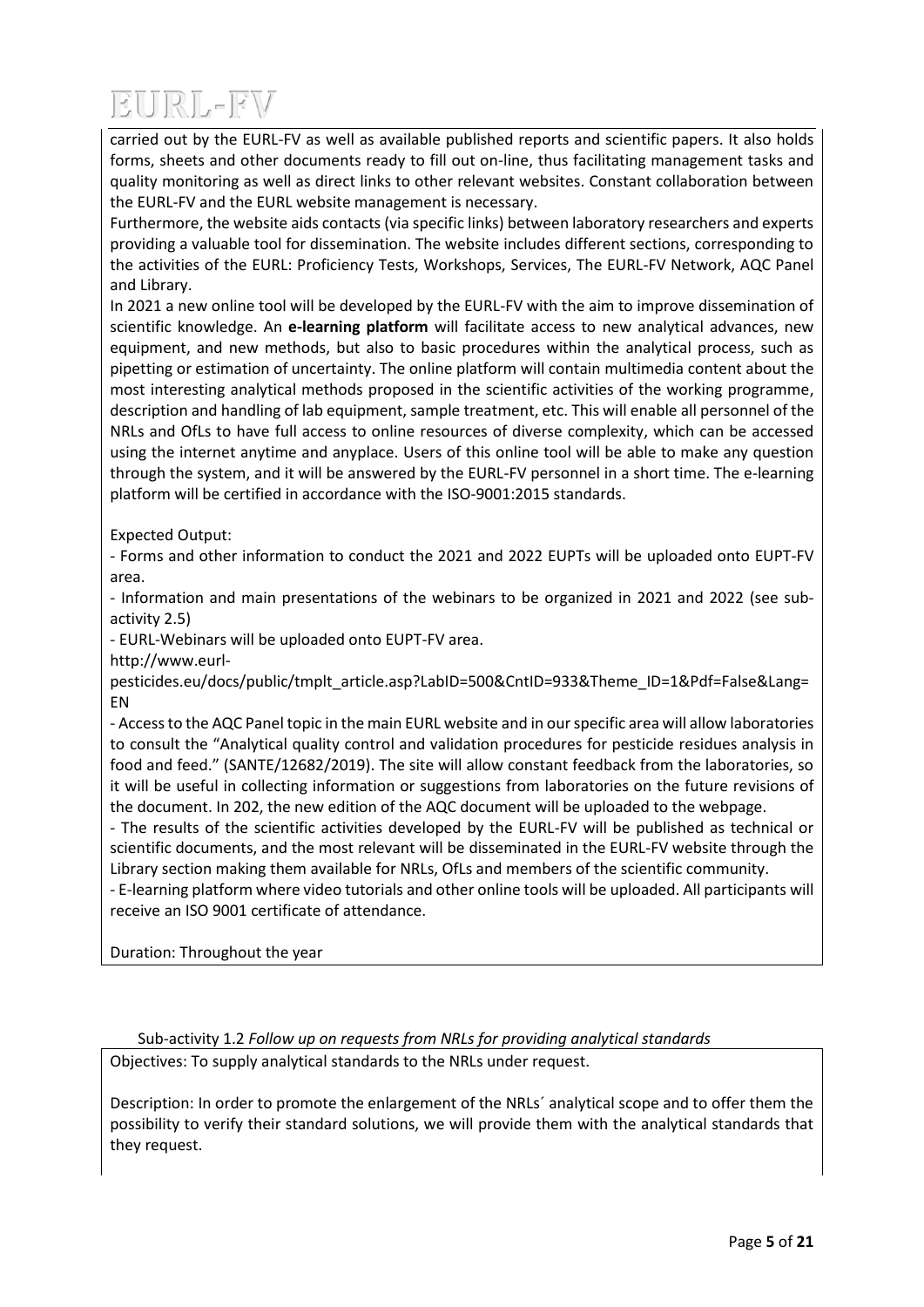Expected Output: With the publication of EUPT-FV23, FV24, EUPT-SC05 and SC06 target lists (mandatory and voluntary), we expect to receive requests from NRLs to send them analytical standards of those pesticides newly included in the lists of possible pesticides. Furthermore, during the year, for example, with the publication of the coordinated multiannual control programme and the working documents on pesticides to be considered for inclusion in the national control programmes to ensure compliance with maximum residue levels of pesticides residues in and on food of plant and animal origin, we will provide them with the requested substances.

Duration: Throughout the year

### Sub-activity 1.3 *Organisation of proficiency tests and follow up on the results*

Objectives: To organise proficiency tests simulating, as far as possible, the real sample conditions and to follow up on the results obtained by the NRLs and OfLs, emphasizing on unacceptable results.

Description: The European Proficiency Test on fruits and vegetables EUPT-FV23 and FV24, in accordance with previous schemes and statements, will be open to all OfLs, especially the NRLs of EU Member States. Additionally, laboratories from EFTA countries and other third countries will be invited to participate, so quality assurance can reach them on the basis of the proficiency test. These countries might be invited to take part after *Health and Food Audit and Analysis*recommendation and by request of DG SANTE.

These EUPTs will be carried out in a way which simulates, as far as possible, the real sample conditions that arrive at a laboratory in its routine work such as: the use of commercial formulations for pesticide treatment; homogeneity of intra-samples and the consideration of all classes/types of compounds.

The commodity used for the test material of EUPT-FV23 will be aubergine, and tomato in the case of EUPT-FV24. The test material will contain incurred pesticides. The whole organisation of the EUPT will be very similar to that of previous EUPTs performed by the EURL-FV.

Additionally, other intercomparative studies using screening methods (EUPT-SM13 and SM14) will be organized in parallel to EUPT-FV23 and FV24, with the intention to promote the rapid screening of a large number of pesticide residues in the EU control laboratories over a very short period of time (72 h). In this way, the scope of the methods in screening mode could reach 500-700 compounds in a rapid inexpensive way. This information supports OfLs in checking their performance in these situations. It allows the EURL to identify the large scope laboratories ("scouting laboratories"). This activity is well accepted by OfLs as can be confirmed by the increasing participation (approx 60 EU OfLs) in previous rounds.

Participation in the screening PT remains on a voluntary basis; nevertheless, all NRLs and OfLs involved in the determination of pesticide residues in fruit and vegetables for the EU-coordinated monitoring programme, or for their own national programmes and third countries will be invited to take part.

A third type of proficiency test will be organised in order to offer the NRLs and OfLs the possibility to test their methods with special commodities such as baby food, herbs, spices, etc. and evaluate their performance with regard to those commodities(EUPT-SC04 and SC05). Participation in this PT remains on a voluntary basis.

These Proficiency Tests will be based on the Quality Control Norm ISO/IEC 17043: Conformity assessment - General requirements for proficiency testing.

Once a year, the EURL-FV will organise a meeting of the EUPT-Panel (EURLs + EUPTs Scientific Committee) to discuss the evaluation of the EUPT results and to decide about the following years´ EUPTs.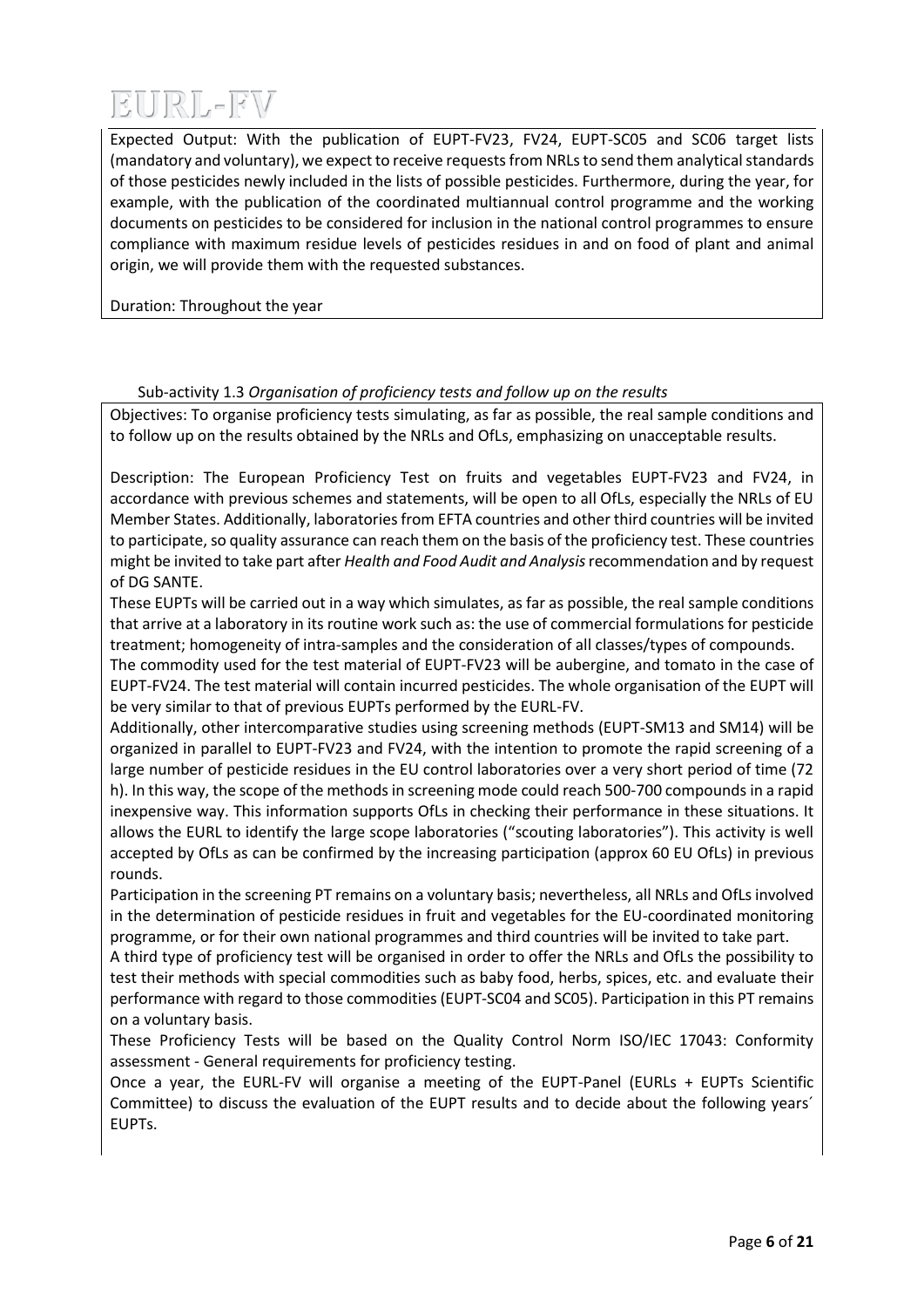

Expected Output: Six proficiency tests will be organised during 2021 and 2022: EUPT-FV23, EUPT-FV24, EUPT-SM13, EUPT-SM14, EUPT-SC05 and EUPT-SC06. Their final reports will be uploaded to the EURL-FV webpage.

Duration: Throughout the year

### Sub-activity 1.4 *Cooperation and meetings with other EURLs*

Objectives: To maintain a smooth channel of communication between the EURLs for pesticide residues.

Description: Constant collaboration with the other pesticide residue EURLs will be maintained for general management activities and other specific tasks. Additionally, every year the four EURLs will meet in order to discuss specific issues like the EURLs webpage, EUPTs or joint workshops. Inter-EURLmeetings in some cases in presence of DG SANTE representatives will be carried out with the aim to discuss, plan, coordinate or evaluate EURL-activities such as the preparation of work programs, EUPTs or web-applications. In certain cases, online-meetings or tele-conferences will be carried out.

Expected Output: The four EURLs for pesticide residues will meet, at least, for the AQC expert meeting, the EUPT Panel meeting and the Joint EURL/NRLs Workshop, in 2021. In 2022 they will meet during the EUPT Panel meeting and at the EPRW 2022.

Duration: Throughout the year

Sub-activity 1.5 *Development and validation of analytical methods: Troubleshooting in GC-MS/MS* Objectives: The general objective is to offer NRLs and OfLs useful tools to facilitate and improve the wokflow of the laboratory and quality of the results. Two specific objectives within this activity would be: to assess the use of acetonitrile in combination with other solvents in the analysis of samples by gas chromatography; and to evaluate and compare the features of several split/splitless liners offered by specialized firms.

Description: *Evaluation of mixed injection solvents in gas chromatography as a measure to avoid solvent change during sample treatment.* The most commonly used extraction methods for routine analysis use the solvent acetonitrile. This entails the need of an addition step during the sample treatment prior to GC analysis: a solvent change. Acetonitrile is not the preferred solvent for GC analyses, as it can damage the chromatographic columns as a consequence of its high expansion volume, and thus make it necessary to perform maintenance tasks frequently. The use of analyte protectants to avoid this task has not be very satisfactory for many laboratories. The EURL-FV will assess the combination of solvents, together with different injection modes including dual layer injection and/or solvent vent) as a way to:

1) Avoid the need of evaporating samples, thus reducing the loss of volatile analytes and reducing the time needed for sample preparation.

2) Maximize the durability of the instruments between maintenance tasks.

Description: *Testing of different commercially available liners for the injection in gas chromatography.*  With the exception of the on-column injection, liners play an essential role in the injection of samples for gas chromatography analyses. The different variants can be purchased from various companies,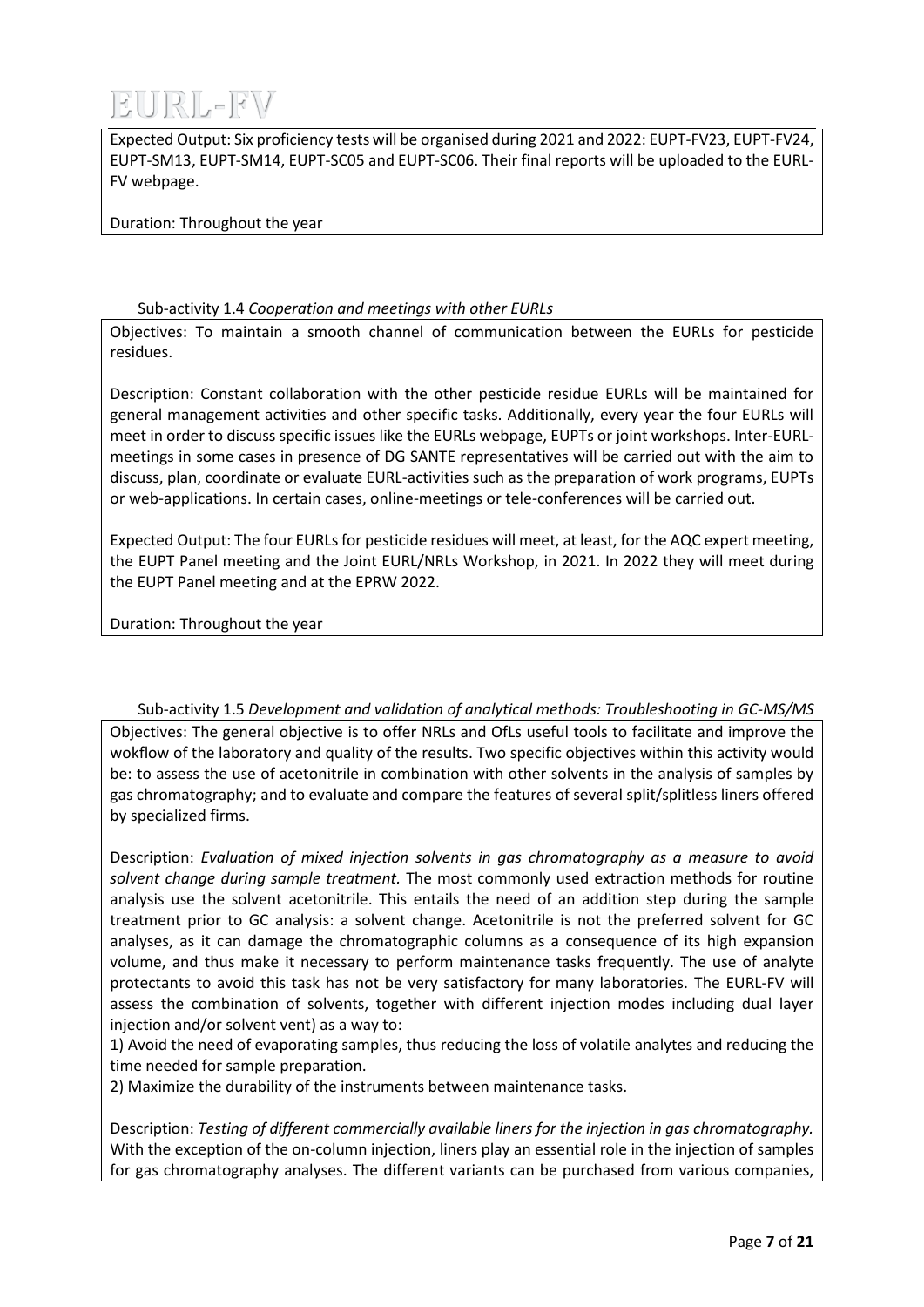but there can be differences in their performance. The EURL-FV will compare a variety of the most commonly used split-splitless liners in terms of inertia, durability and general performance for the analysis of pesticides at various concentration levels in different vegetable matrices.

Expected Output: 2 Technical reports and/or scientific publications.

Duration: 4 months

Sub-activity 1.6 *Development and validation of analytical methods: Troubleshooting in LC-MS/MS*

Objectives: The general objective is to offer NRLs and OfLs useful tools to facilitate and improve the wokflow of the laboratory. Two specific objectives within this activity would be: to develop a method for the preservation in the injection vials of analytes known to suffer from degradation and/or transformation and allow their correct detection and quantitation in multiresidue methods; and to assess the cost-benefit of not applying clean-up and evaluate the negative effect of clean-up sorbents.

Description: *Use of antioxidants to prevent degradation of labile analytes prior to LC-MS analysis.*  Degradation of target analytes in multiresidue analysis can take place at different steps throughout sample reception and analysis: during sample processing, sample extraction, and even sample analysis in certain cases. In LC-MS, standard procedure in many laboratories is to dilute the organic extracts with water prior to their injection in the chromatographic system, and these extracts can be queued for hours before being analysed. While being queued and in this organic solvent-water mixture, certain analytes can suffer from various degradation processes which significantly reduce their analytical response- even below the detection limit of the analytical instrument. Some target analytes known to suffer from degradation under these conditions include cymoxanil, dazomet, and formetanate, for instance.

A feasible strategy to overcome this issue is to include an antioxidant to the water to be employed for the vial preparation, such as ascorbic acid or similar. In cases where the compounds are appropriately stabilised, their analysis can be performed as usual, and in cases where in-vial degradation is inevitable, it is expected that it can be decelerated enough to allow the analyst to detect it and take the appropriate measures for its correct quantitation, such as preparing the injection vial right at the moment of injection and after the external calibration curve.

Description: *Assesment of the cost-benefit of not applying clean-up and evaluation of the negative effect of clean-up sorbents on the analytes.*

With the appearance of new and more sensitive instrumentation, the clean-up step of multiresidue methods might be obviated, reducing the costs and time of analysis, and avoiding loses of specific compounds. For example, PSA should be avoided with some pesticides of baby food directive, such as haloxyfop, and it can also produce degradation of some other pesticides like dichlofluanid or tolylfluanid. The EURL-FV will carry out a detailed evaluation of the negative effects of the different sorbents used during clean-up, always comparing with the possibility of not using clean-up, and trying to assess this way the cost-benefit of not cleaning the extracts.

Expected Output: 2 Technical reports and/or scientific publications.

Duration: 4 months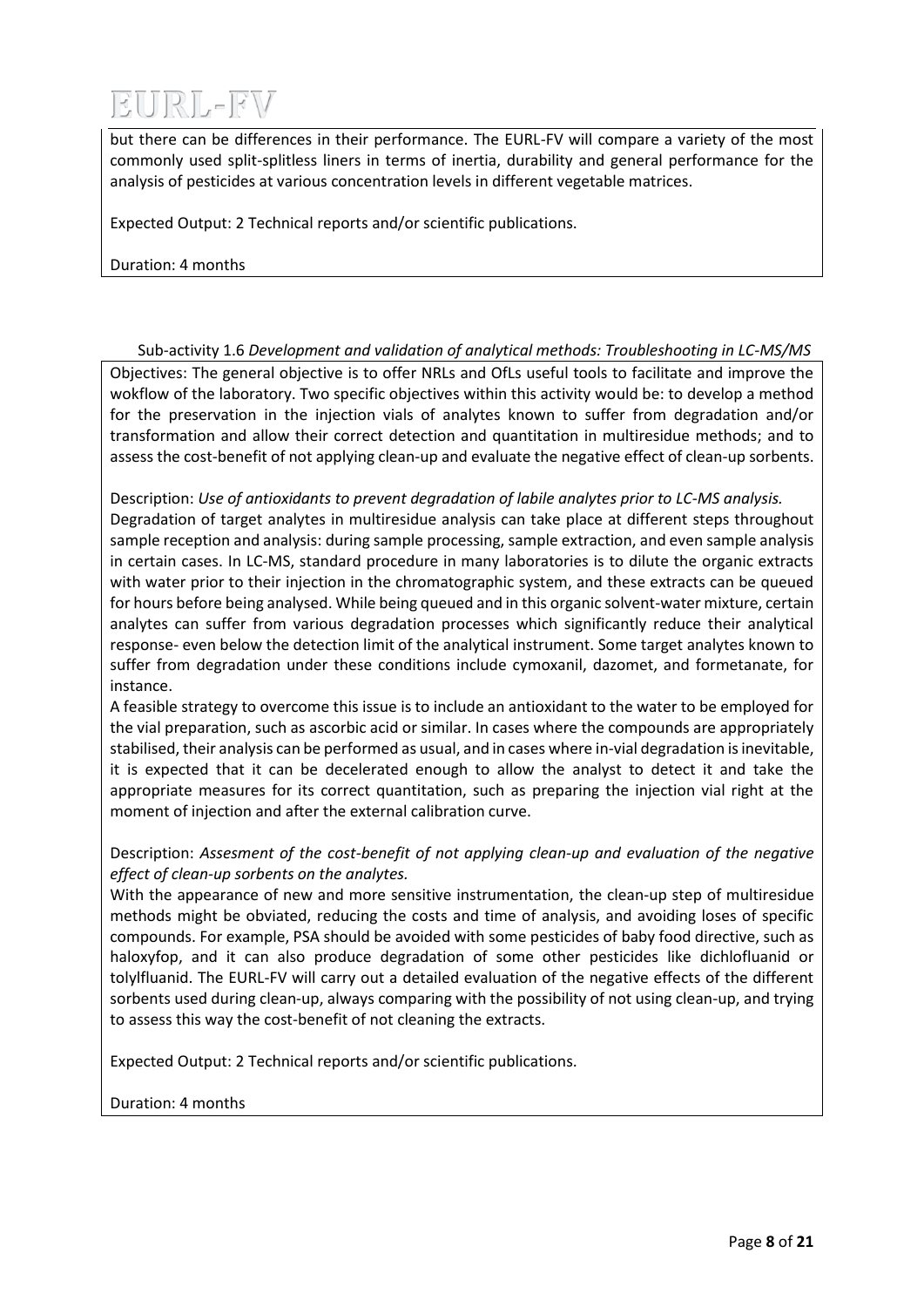Sub-activity 1.7 *Development and validation of analytical methods: New developments for the automatisation of critical steps of the analytical process*

Objectives: The general objective is to offer NRLs and OfLs useful tools to facilitate and improve the wokflow of the laboratory and reproducibility of the results, that affect the possibility to enlarge the scope under Iso 17025, in this case by automatisation of diverse steps in the analytical process, which will derive in an improvement of the quality control. Within this general purpose, the main specific objective would be to automate the extraction method for high water content commodities, with the increase sample throughput.

Description: *Development and validation of an automated extraction method for the analysis of highwater content commodities.*

Automated extraction instruments are garnering increasing interest from laboratories due to their increased robustness and reproducibility compared to manual sample treatment methodologies. However, currently their use is limited to specific commodities or target analytes, and traditional solidliquid extraction techniques such as QuEChERS are still the most commonly employed sample extraction approaches. In this regard, new instruments based on pressurized liquid extraction allow the extraction of traditionally difficult commodities without requiring costly clean-up steps. One such example is the development and validation of a routine MRM method for high fat content commodities of plant origin by the EURL-FV.

With the gained experience, an extraction method for high-water content commodities based on automated pressurized liquid extraction will be developed. This method will allow for faster sample throughout and decreased or unnecessary clean-up steps. The method will also be completely validated in high water content commodities to ease its introduction in routine laboratories. The main advantages for its implementation in routine laboratories are (*i*) significantly increased sample throughput, at about 7 min per sample in the worst scenario -and potentially down to 5 min per sample depending on the commodity-, up to 70 to 96 samples processed in 8 h; (*ii*) serial sample treatment, as opposed to parallel sample treatment of typical extraction methods, where *n* samples are processed concurrently and only at the end of the process can all be analysed, which means a batch analysis can begin just minutes after the first sample has been extracted; (*iii*) ease of implementation under ISO/IEC 17025 standard; and (*iv*) reduced or eliminated need for expensive clean-up steps, as demonstrated by our group in the case of tea, cocoa and coffee, where no hydration or clean-up were required for the developed multiresidue method (technical report 2019-M34 and DOI 10.1039/D0AY01962C).

Expected Output: 1 Technical report and/or scientific publication.

Duration: 4 months

Sub-activity 1.8 *Development and validation of analytical methods: Advantages and disadvantages of Liquid chromatography vs supercritical fluid chromatography*.

Objectives: To provide information that helps laboratories determine which chromatography is more efficient for each pesticide and matrices group.

Description: Supercritical Fluid Chromatography offers a dramatical reduction of solvent usage compared to a typical LC instrument, reducing waste and economical cost, in a manner that complies with the principles of green chemistry.

Numerous studies have been published evaluating different parameters of reverse-phase liquid chromatography or supercritical fluid chromatography both coupled to mass spectrometry for pesticide residue analysis, and it has created a great interest in laboratories for further evaluation in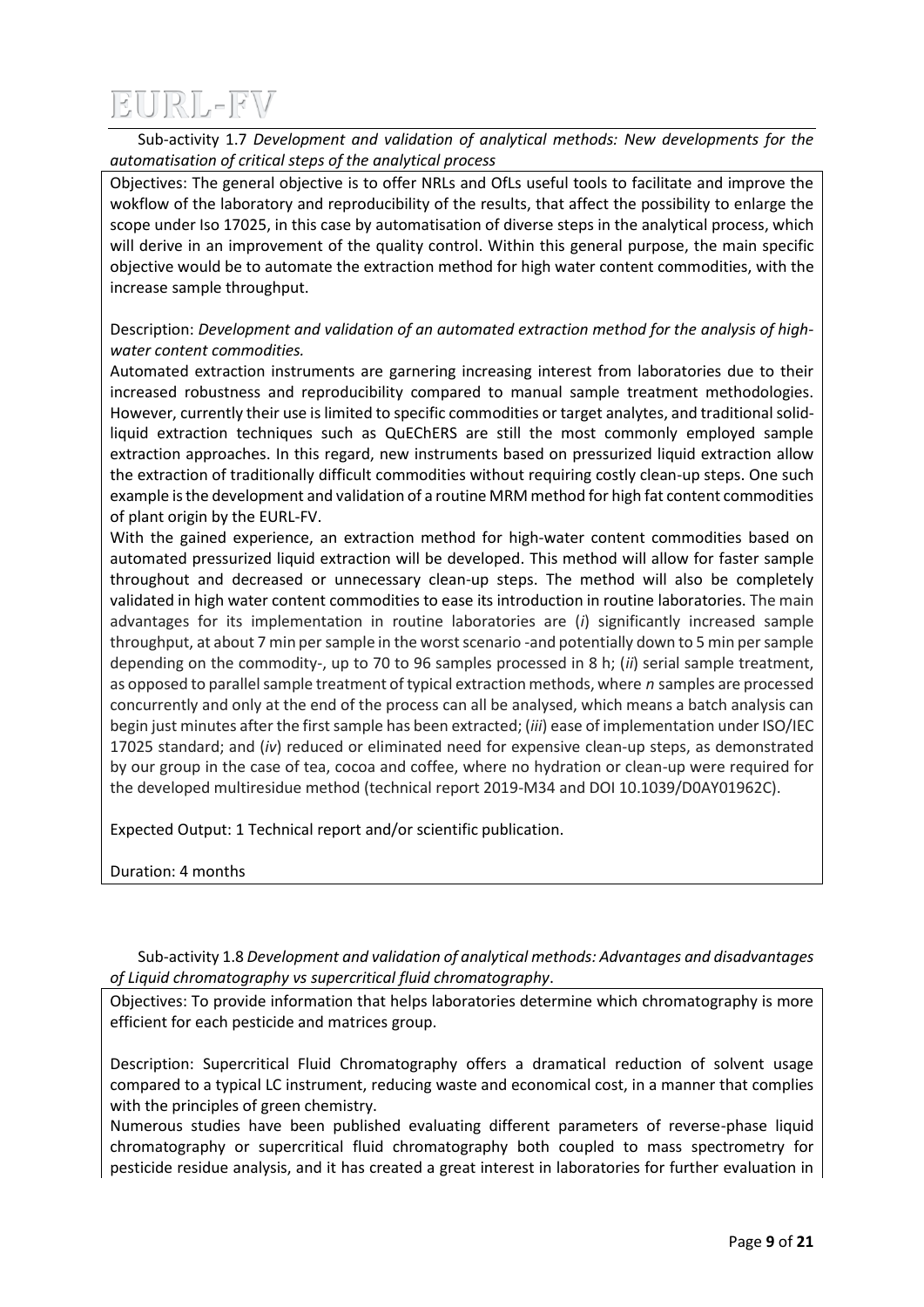routine. The EURL-FV will evaluate both types of chromatography for multiresdue analytes, but using the same mass spectrometer platform, being the main difference between them the mobile phase gradient pumped across the system. The capability to work at low temperature in the ion source facilitates the analysis of thermolabile compounds. Through the injection of the same vials, separate experiments will be conducted using both chromatographies. The pesticides will be compared in terms of sensitivity in pure solvent and in a variety of matrices. The compounds that exposed the highest sensitivity in each chromatography will be evaluated through their substance groups and polarity values. In addition, how matrix effects interact with analytes in each technique will be studied. The results of this study could help to choose the type of chromatography coupled to mass spectrometry who fits better with the scope and the complexity of matrices to be analyzed.

Expected Output: 1 Technical report and/or scientific publication.

Duration: 4 months

Sub-activity 1.9 *Development and validation of analytical methods: Validation of the main MRM extraction methods in dry legumes.*

Objectives: To validate analytical methods for the analysis of pesticide residues in representative dry legumes.

Description: Dried beans are one of the products of plant origin to be sampled in 2023 according to the EU coordinated multiannual control programme for 2021, 2022 and 2023, but there is little information about the best methodology of analysis. Dry legumes belong to the *High starch and/or protein and low water and fat content* commodity group of the EU AQC Guidelines. In order to give supoport to the NRLs and OfLs with their analysis, the EURL-FV will validate the three main multiresidue (MRM) extraction methods (QuEChERS, SweEt and NL-miniLuke) for the analysis of dry legumes by both gas and liquid chromatography coupled to tandem mass spectrometry (GC-MS/MS and LC-MS/MS). The scope of the methods will cover at least those MRM amenable pesticides included in the MACP and working document.

Expected Output: 1 Technical report and/or scientific publication.

Duration: 4 months

Sub-activity 1.10 *Development and validation of analytical methods: Impact of the different calibration approaches in the quality of the results.*

Objectives: To evaluate different ways of calibration for quantification, in order to evaluate the impact that they have in the quality of the results.

Description: In document SANTE/12682/2019 for quality control, different approaches for quantification are described: multiple- or single-level calibration, procedural calibration, standard addition or internal standard calibration, among others. All of them are acceptable, as far as they are fit for purpose. However, in multiresidue analysis, it´s a reality that in some cases labs have to take a compromise solution that tries to satisfy both, the quality of the results and the workload of the laboratory. The use of one or other way of calibration for quantification might imply the introduction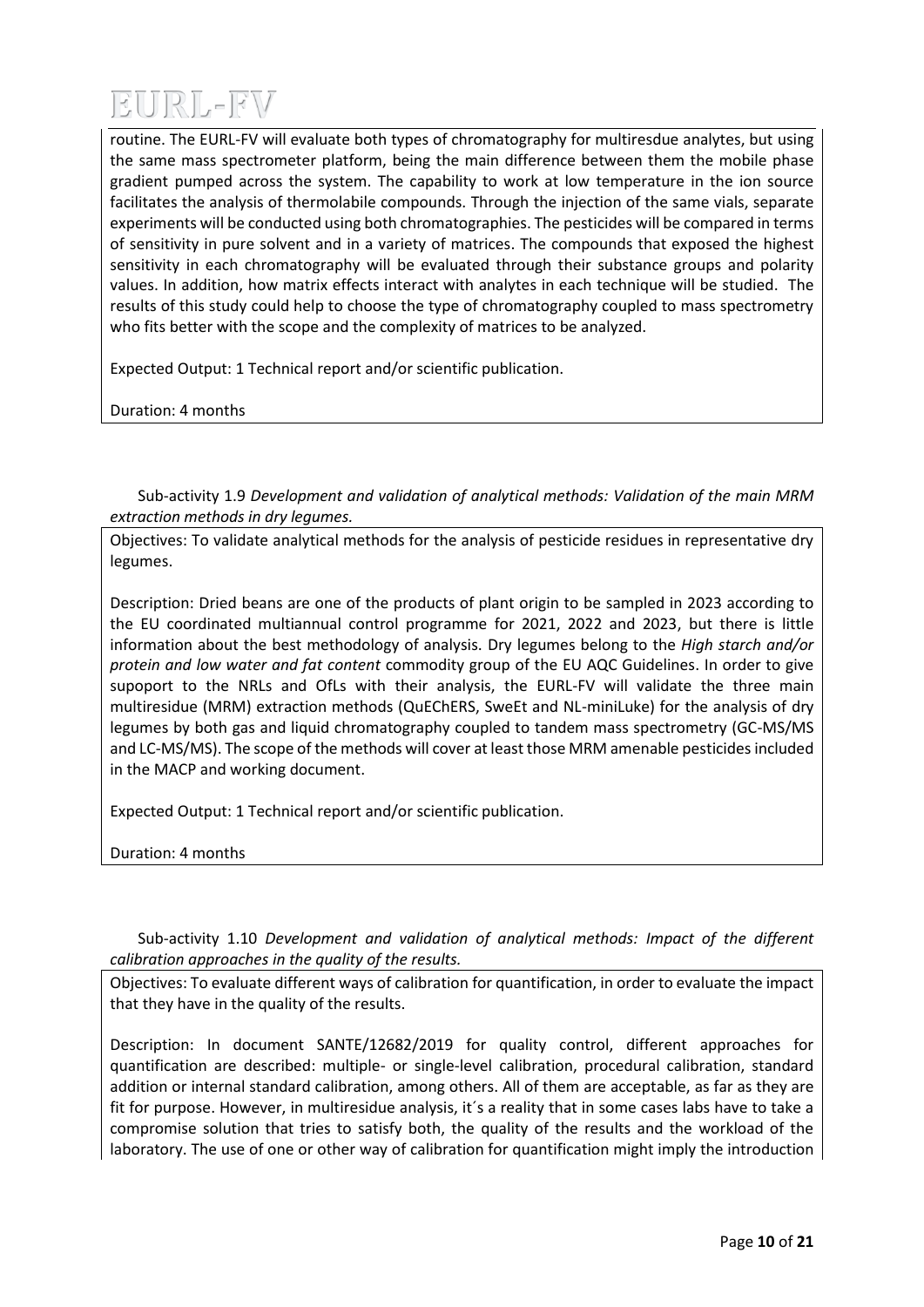of errors in the analysis. The EURL-FV will assess the influence that different ways of calibration have in the quality of the results.

Expected Output: 1 Technical report and/or scientific publication.

Duration: 4 months

Sub-activity 1.11 *Development and validation of analytical methods: Evaluation of the three main multiresidue methods for the validation of new substances of SANCO/12745/2013 and those with low analytical coverage.*

Objectives: To validate new compounds included in Working Document SANCO/12745/2013 and those with a low analytical coverage, by the three main multiresidue methods.

Description: The three main multiresidue extraction methods used in the EU (QuEChERS, new-Luke and SweEt) will be evaluated in three commodity groups (high water content, high water and acid content and high fat content) at low concentration levels in order to support the EU NRLs/OfLs in the enlargement of their analytical scope, especially with those pesticides newly included in Chapter 4 of the working document SANCO/12745/2013 (cyflumetofen, diuron, forchlorfenuron, flupyradifuron and matrine), those with poor or medium analytical coverage (4-CPA, aclonifen, benzovindiflupyr, bifenazate, chlorfluazuron, clomazone, cyantraniliprole, diafenthiuron, dinotefuran, fenobucarb, fenpicoxamid, florpyrauxyfen benzyl, flutianil, fluxapyroxad, isofetamid, isopyrazam, mefentrifluconazole, mercury compounds, novaluron, oxathiapiprolin, penflufen, penthiopyrad, pyrethrins, pyriofenone, quintozene, rotenone, tolfenpyrad, triflumizole and trinexapac, plus those included in the 2021 revision), and those MRM amenable included in Annex II of the working document. The new compounds will be validated at least at two concentration levels, being the lowest one at least 5 μg/kg. The validation report will include all the information about validation parameters, transitions, ion rations, etc.

Expected Output: 1 Technical report and/or scientific publication.

Duration: 4 months

Sub-activity 1.12 *Development and validation of analytical methods: Optimisation of the preparation of working solutions of analytical standards and impact of the cocktail effects.*

Objectives: To evaluate the cocktail effect produced by the mixture of compounds in the analytical working solutions, which might affect the stability of the analytes in the mixes.

Description: The preparation of mixes of analytical standards (stock solutions) is a crucial step that may have a great impact on pesticide residue quantitation in samples. Typically, laboratories prepare pesticide mixes at high concentrations (10 - 100 mg/L) containing a significant number of pesticides (10-100), which are kept and employed for a long period of time (6 - 12 months). These mixes are afterwards combined into working mixes of lower concentrations (0.5 - 5 mg/L) with a shorter expiration date (approx. 1 week). The physicochemical nature of the pesticides included in the high concentration mixes is often overlooked, besides some standard measures such as avoiding the combination of metabolites and precursor molecules within the same mix.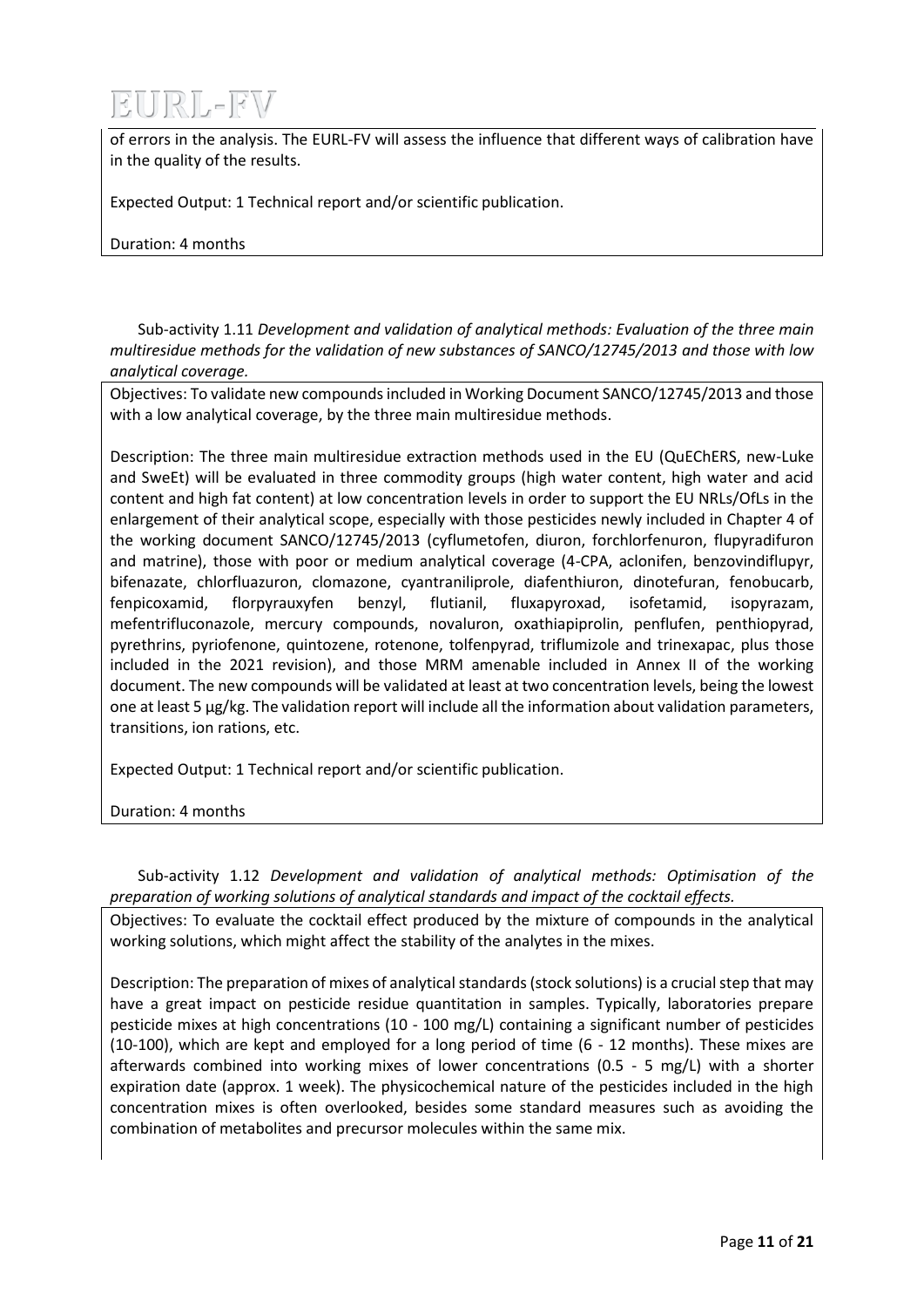The effect of combining pesticides of similar and different physicochemical properties (fundamentally, pKa) will be checked throughout a year after their preparation. With this, it will be possible to determine whether there is a correlation and causation between high concentration mixes shelf life and the physicochemical properties of the pesticides within the mix. This information will be helpful to the laboratories in the preparation of their standard solutions.

Expected Output: 1 Technical report and/or scientific publication.

Duration: 14 months

Sub-activity 1.13 *Development and validation of analytical methods: Guidance for overcoming difficulties in the quantification of complex residue definitions containing isomers*

Objectives: To achieve a correct quantification of spinosad, spinetoram or similar cases (standards containing component mixes) by the analytical laboratories.

Description: In 2020, one of the activities of the EURL-FV working programme was the evaluation of analytical signals of individual isomers to verify the most appropriate quantification mode. The most common approach laboratories employ is using the mixture of isomers instead of the individual components. It was proven that, in some cases -such as for spinosad-, it is necessary to quantitate spinosyn A and spinosyn D separately, either by the use of individual standards, or by the correct application of their respective purities within the spinosad standard mixture.

During the EUPT-FV23 proficiency test, spinosad was applied to the test item. The evaluation of the results demonstrated bimodality for this compound as a consequence of the different approaches laboratories followed for its quantification. A survey answered by the participants showed that 46 % of the respondents were not appropriately quantitating Spinosad. Furthermore, after the complete evaluation of the results with the newfound information from the survey, the high dispersion of spinosyn D results might be explained by its low proportion in some of the technical mixtures of spinosad. An alternative, more worrisome cause for this dispersion might be the inaccuracy of the certified ratio of spinosyn A and spinosyn D by the standard suppliers. The goal of the EURL-FV is to investigate the latter possibility by purchasing spinosad analytical standards (mixture of spinosyn A and D) from different certified standard providers, after which they will be employed to quantitate PT samples.

Similar experiments will be done for spinetoram and analogous compounds.

Expected Output: 1 Technical report and/or scientific publication.

Duration: 4 months

Sub-activity 1.14 *Development and validation of analytical methods: Automatisation of the cleanup step of multiresidue methods in GC-MS.*

Objectives: To evaluate the automatization of mini-SPE clean-up cartridges for the typically dirty extracts from the QuEChERS sample extraction process to achieve ease-of-use and extended sample throughput with less maintenance.

Description: The QuEChERS (Quick, Easy, Cheap, Effective, Rugged, and Safe) method is the most employed by the EU laboratories. It involves two steps: sample extraction, and clean-up of the extracts in order to remove undesired matrix compounds that may cause analytical interferences. Currently, many labs possess very sensitive instruments that allow them to skip the clean-up step in the case of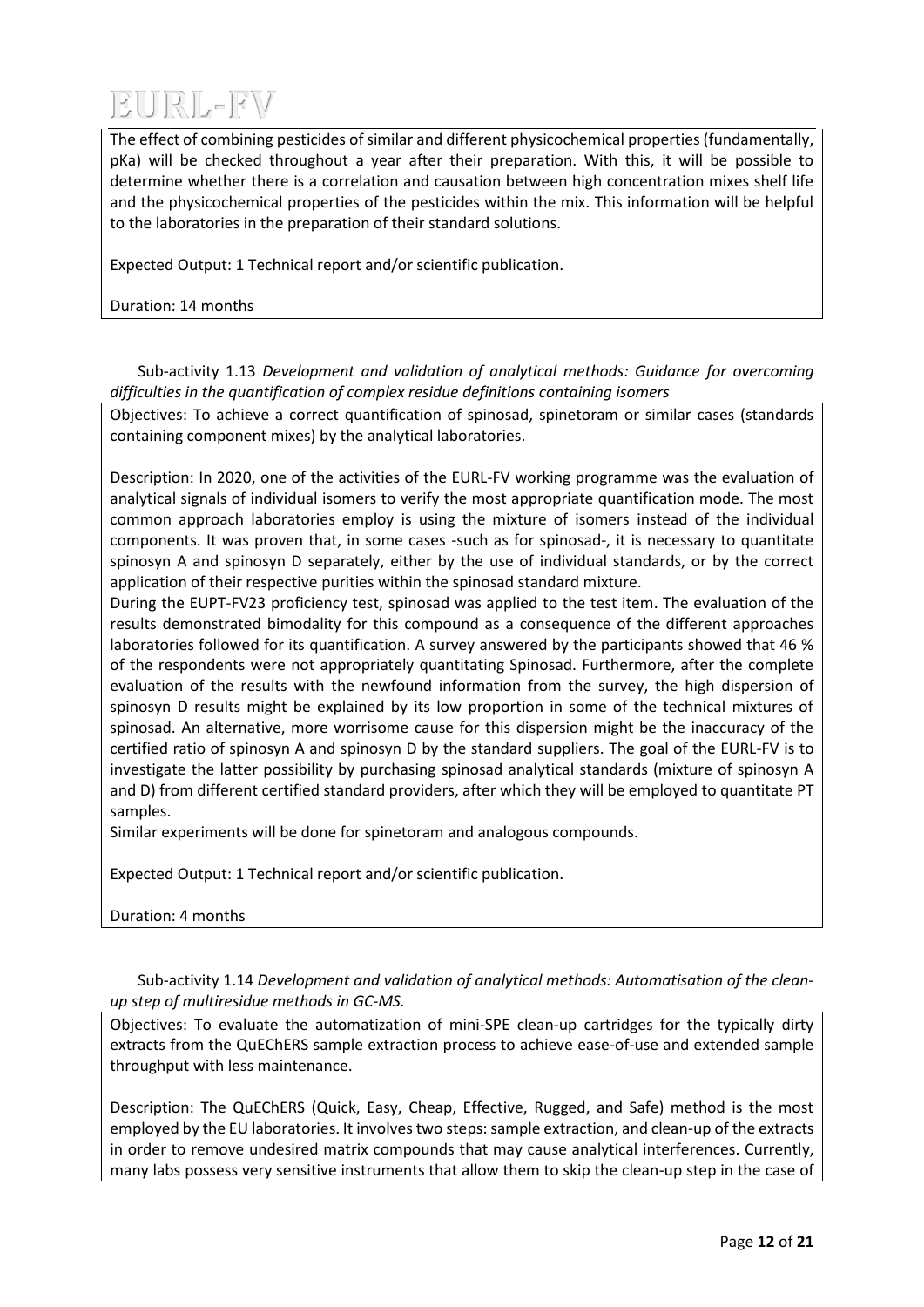LC-MS/MS analysis. However, GC-MS/MS systems are more affected by certain matrix components like a wax, fat, and proteins. For such matrices, the clean-up step is critical due to the impact on the glass liner that can affect the correct quantification of the target compounds. Therefore, developing an automated procedure for this clean-up step is expected to be of considerable interest for routine laboratories in terms of time saving and quality improvement of the results. A novel solution to automate the clean-up step of complex matrixes of QuEChERS extracts has been developed. The EURL-FV will evaluate the application of the automated mini-SPE sample handling system, which employs clean-up cartridges to run online sample clean-up and injection into gas chromatography instrument. The main advantage routine laboratories could expect from the mini-SPE cleaning method would be the increased sample throughput and reduced instrumental maintenance. While the sample sequence is running, the prep-ahead function of the system begins the preparation of the next sample during the current chromatographic run, which saves sample preparation time.

Expected Output: 1 Technical report and/or scientific publication.

Duration: 4 months

Sub-activity 1.15 *Development and validation of analytical methods: Studies of the main degradation processes of pesticides in commodities during the milling/extraction steps.*

Objectives: To evaluate the ideal approach to sample milling that reduces or eliminates pesticide degradation.

Description A specific, troublesome step that might cause laboratories to report false positives/negatives or an incorrect quantitation is the transformation of compounds during the milling and/or extraction steps. This is often consequence of the liberation of cellular content, fundamentally enzymes, which can be the source of analyte transformation and/or degradation. Such effects are commonly unpredictable and happen at different rates, depending on the commodity. With this study, we will provide enough information to avoid this difficulty for the main combinations of pesticidecommodity (for example, thiodicarb degradation to methomyl in onion).

Expected Output: 1 Technical report and/or scientific publication.

Duration: 4 months

### Sub-activity 1.16 *Development and validation of analytical methods: HRMS mix mode approach.*

Objectives: To develop a working mode in High Resolution Mass Spectrometry (HRMS) that can be easily applicable in routine analysis.

Description: HRMS offers different ways of data acquisition. Generally, screening employing acquisition modes like All Ion Fragmentation (AIF) is the preferred approach by laboratories using this instrumentation. However, with the new development of high resolution technology, the combination of various acquisition modes has become feasible. One such example is the concurrent target and nontarget data acquisition, which might be the ideal alternative for laboratories looking to implement high resolution analyses in their scope. The low sensitivity normally associated to HRMS instrumentation (one of the reasons why this new instrumentation has currently a limited application in routine laboratories) is avoided for analytes that require a more sensitive, target data acquisition and are not amenable for non-target data modes. Thus, this new data acquisition strategy may be implemented in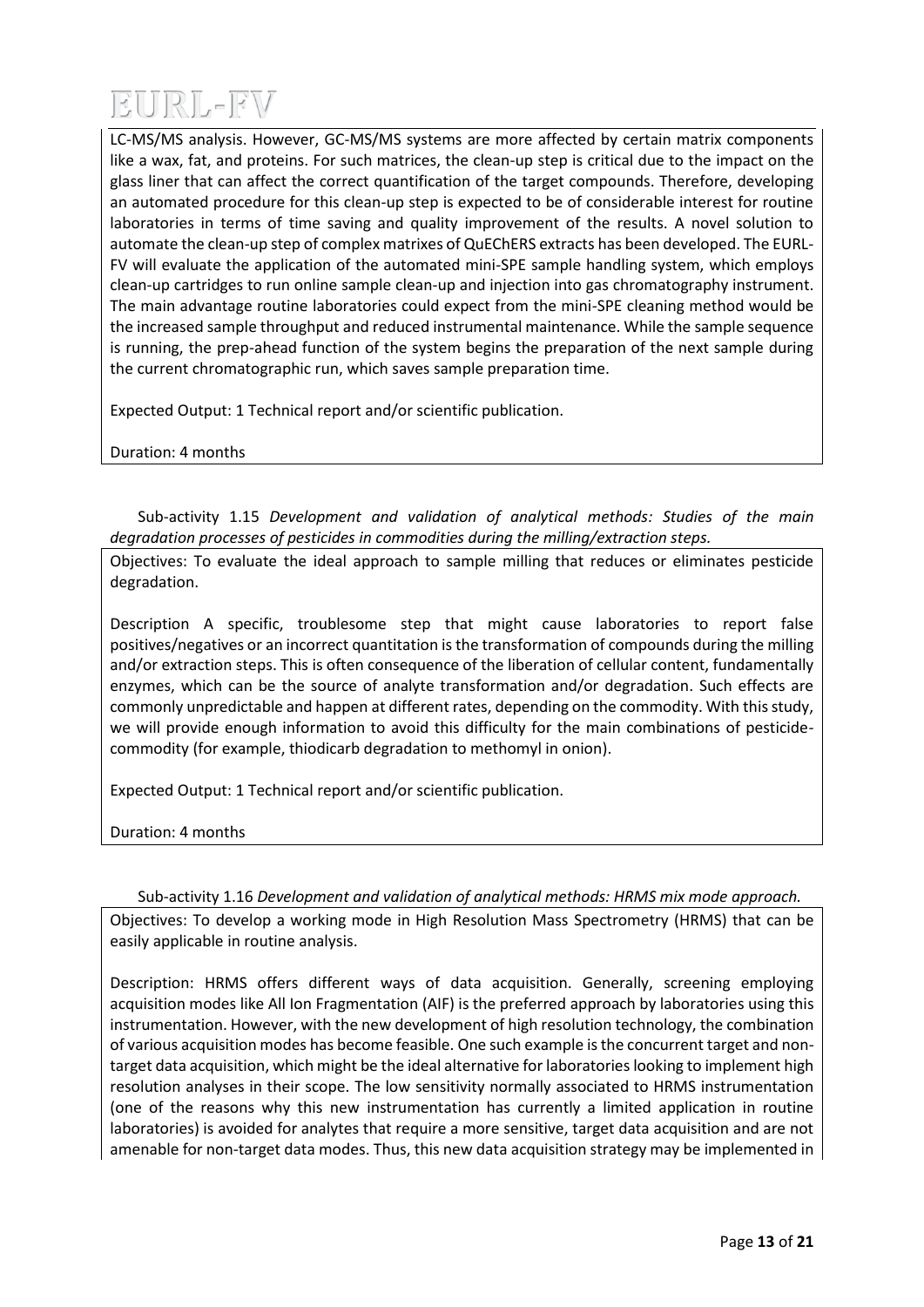

routine laboratories, enlarging the scope of analyses they can perform and avoiding the reporting of false negatives.

Expected Output: 1 Technical report and/or scientific publication.

Duration: 4 months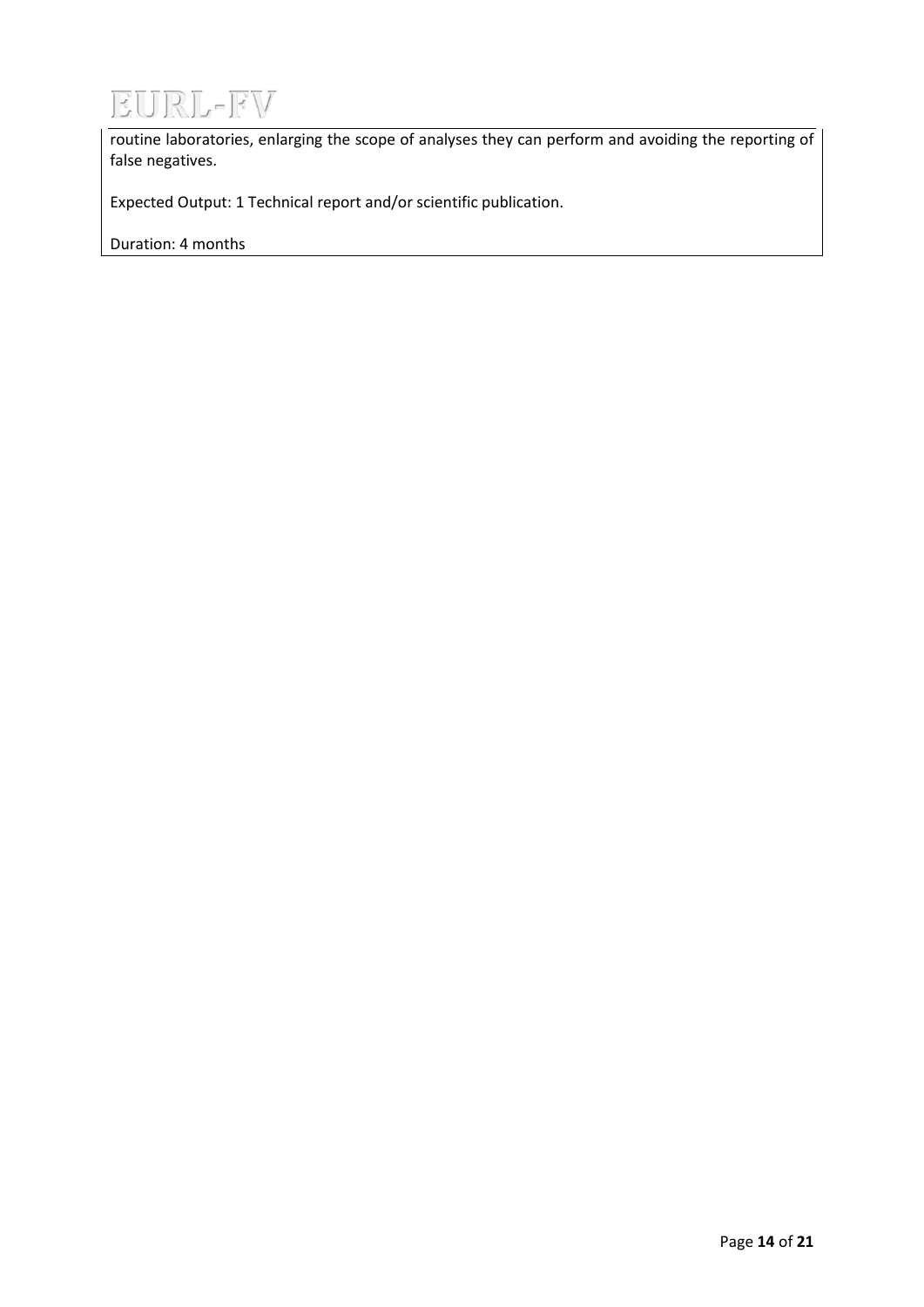**2**

## **TO PROVIDE SCIENTIFIC AND TECHNICAL ASSISTANCE TO NRLs**

Please, provided activities related to Regulation (EU) 2017/625: (Number of Sub-activity boxes can be adjusted by EURL)

- *Art. 94.2.d Coordinating practical arrangements necessary to apply new methods of laboratory analysis, testing or diagnosis, and informing national reference laboratories of advances in this field.*
- *Art. 94.2.e Conducting training courses for staff from national reference laboratories and, if needed, from other official laboratories, as well as of experts from third countries.*
- *Art. 94.2.g Providing information on relevant national, Union and international research activities to national reference laboratories.*

### Sub-activity 2.1 *Providing technical and scientific support to NRLs*

Objectives: To support the NRLs in the development of their analytical methods and the enlargement of their scope of analysis.

Description: The results of the scientific activities developed by the EURL-FV will be published as technical or scientific documents, depending on the impact of the activities. They will be disseminated in the EURL–FV website (www.eurl-pesticides.eu), through the "Library" section, making them available for OfLs and members of the scientific community. The main EURL-FV contributions to international conferences will also be uploaded to the EURL–FV website.

Additional assistance to the NRLs will be supported by constant communication via e-mail and telephone.

The new e-learning platform will enable the NRLs to have full access to online resources of diverse complexity, which can be accessed using the internet anytime and anyplace. The more relevant scientific activities of the working programme will be included in the e-learning platform.

Expected Output: In 2021 and 2022 at least 14 new technical reports and/or scientific papers will be published on the website. At least four of the sub-activities 1.5 to 1.16 will be presented in a multimedia way in the e-learning platform.

Duration: Throughout the year.

### Sub-activity 2.2 *Organisation of workshops*

Objectives: To organise a workshop with the NRLs to act as a platform for information exchange.

Description: In 2021, the annual EURL/NRLs-FV workshop will be celebrated together with the other EURLs for pesticide residues, in Almería, Spain, and organised by EURL-FV (October 2021). It will consist of technical and scientific communications and round tables. Extensive interaction with all NRLs that will attend will be the main objective. Attention will also be paid to the evaluation of the EUPT results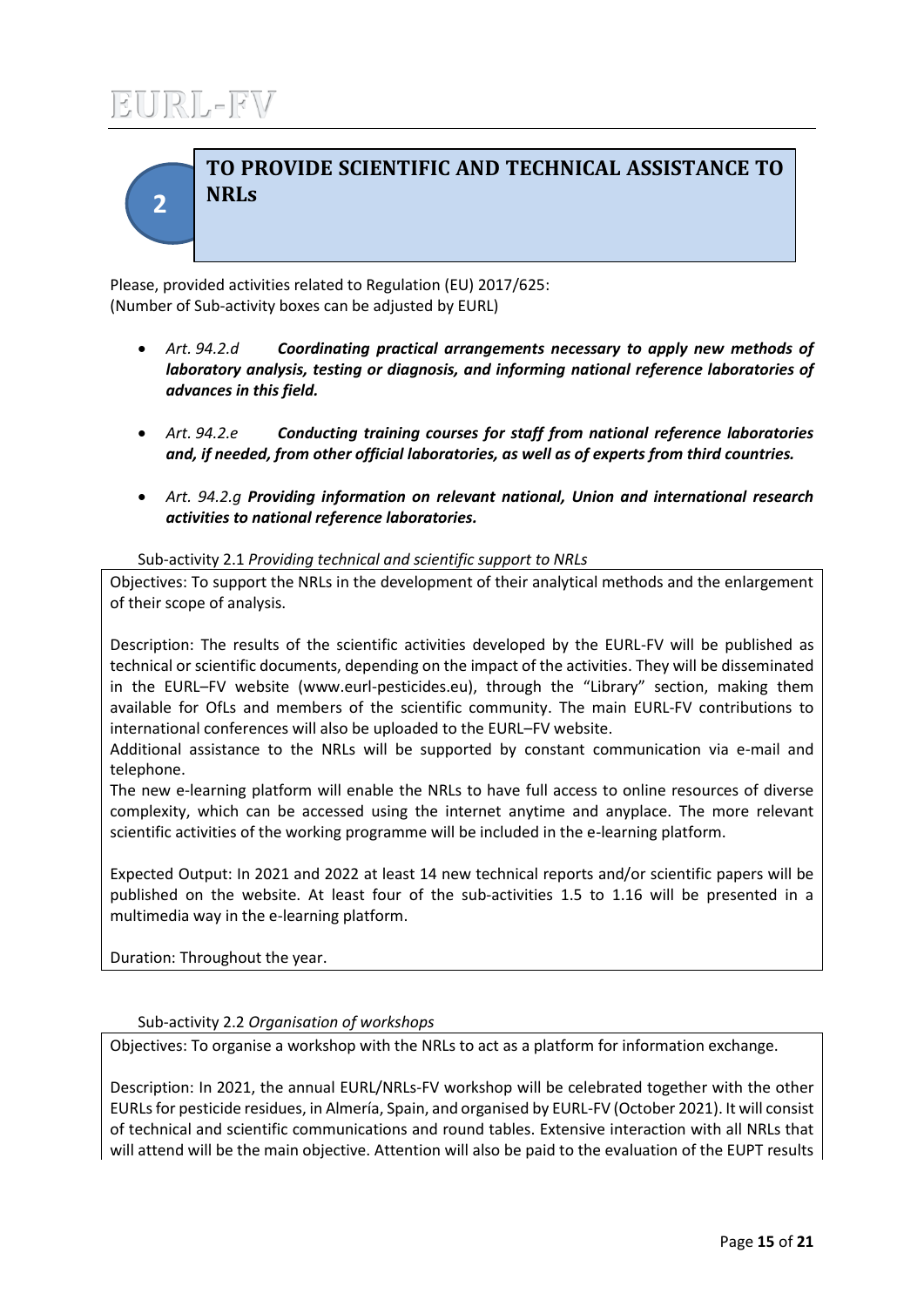

and their relation with the various analytical methods applied by the NRLs and OfLs establishing actions for improvement.

NRLs representatives from all the EU Member States will participate in the workshops.

A similar workshop will be organised in Fall 2022, but in this case together with the EURL-SRM, considering the networks of NRLs-FV and NRLs-SRM.

Expected Output: Report on Workshop, pdf of presentations on website, Evaluation forms (satisfaction index of participants and their comments).

Duration: 2 months

#### Sub-activity 2.3 *Organisation of training courses*

Objectives: To organise a training course for staff from national reference laboratories in order to provide them with scientific and technical assistance.

Description: The EURL-FV will support the NRLs with technical "lab activities". This technical assistance will consist on the selection of a limited group of NRLs (approx. eight) to develop technical training of 1-2 days duration at the EURL-FV laboratory (Almería, Spain). The topic of the training courses will be decided at a later stage, in consultation with DG SANTE, if necessary. The trainings will be celebrated once a year.

Expected Output: 1 training in 2021 and 1 training in 2022. Training material (presentations, excel files) on website, Evaluation forms (satisfaction index of participants and their comments).

Duration: 2 months

### Sub-activity 2.4 *Visits to NRLs*

Objectives: On the spot visits to the NRLs in order to give them technical and scientific support.

Description: Each year, the EURL-FV will visit one NRL with deficits in the areas of EUPT-performance, analytical scope or country network of OfLs. The NRLs to be visited will be selected based on the results of the different EUPTs-FV, and will be specified at a later stage in consultation with DG SANTE.

Expected Output: Mission Reports 2021+2022 and follow-up reports.

Duration: 2 weeks

#### Sub-activity 2.5 *Organisation of webinars*

Objectives: To disseminate scientific and technical results in an interactive way.

Description: The EURL-FV will conduct webinars with the aim to disseminate technical information to the NRLs and OfLs in a cost effective but still interactive way These webinars will be coordinated by the EURL-FV and will be especially focused on dissemination of EUPT results and the main analytical methods developed.

During 2021 and 2022 the EURL-FV will organize at least six webinars, being the main relevant topics, those activities related to the Work Programme 2021-2022, such as the results of the EUPT-FV23/FV24, EUPT-FV-SM13/14, EUPT-FV-SC05/SC06.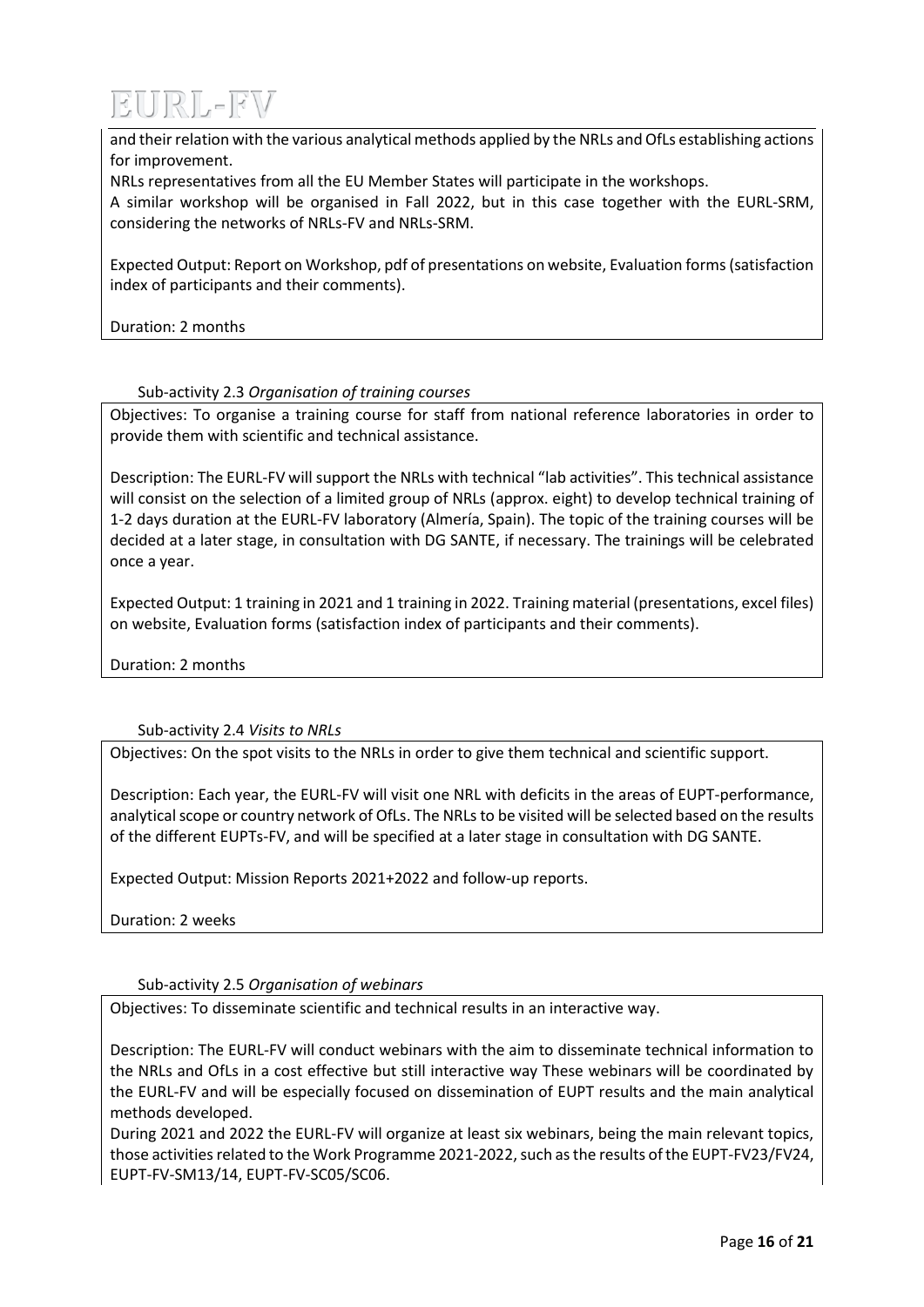Expected Output: Webinar presentations uploaded to the EURL-FV webpage.

Duration: 2 weeks

## Sub-activity 2.6 *Updating and publication of the list of NRLs*

Objectives: To update the network of NRLs and OfLs.

Description: The network of NRLs and OfLs is constantly changing, and for this reason it is necessary to keep it updated. Every year before the participation in EUPT-FV, the EURL-FV contacts the NRLs in order to obtain the detailed list of OfLs. In parallel, the EURL DataPool also gathers information about possible changes in the list.

Expected Output: Updated list of NRLs published in the EURL-FV website.

Duration: 1 week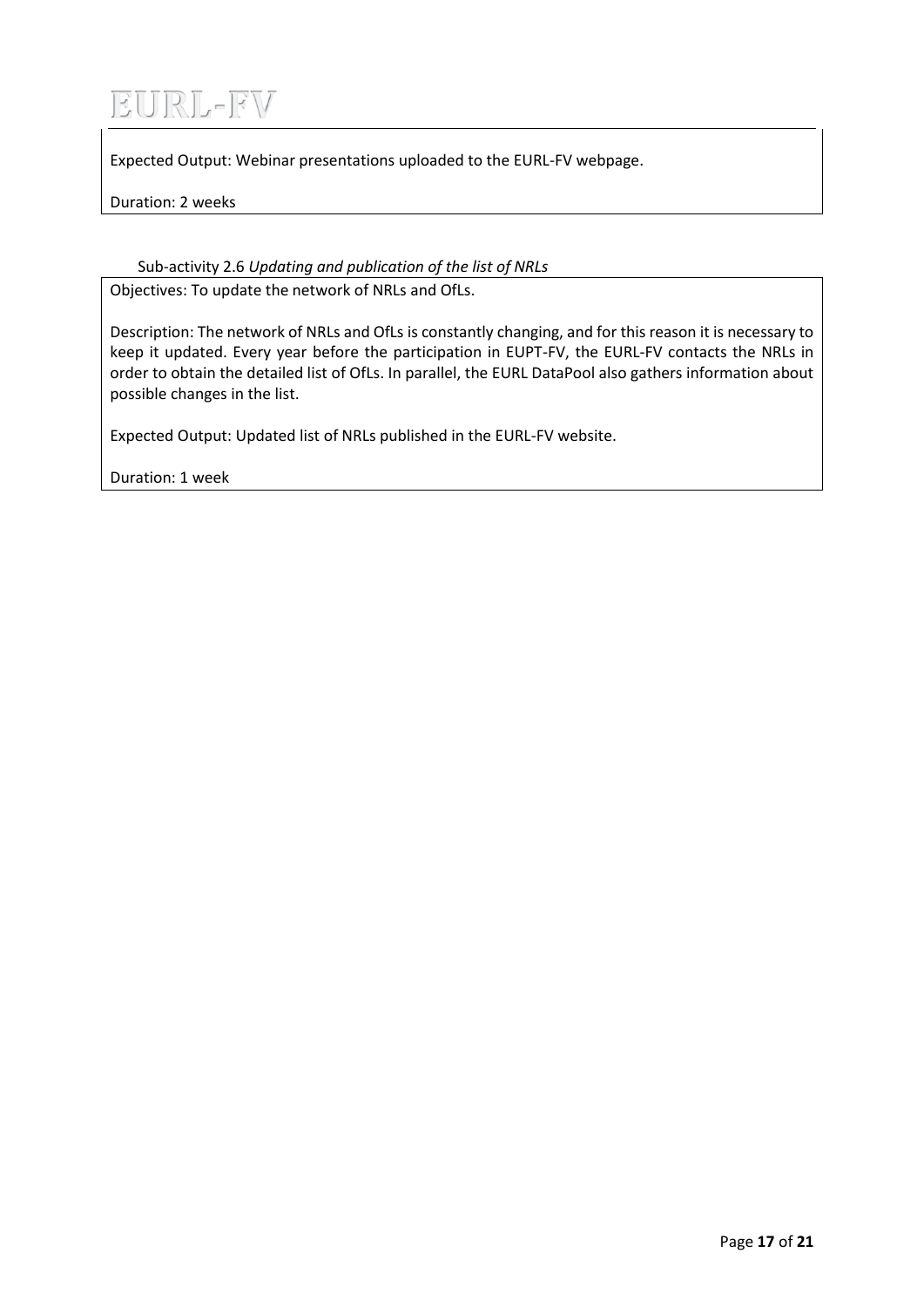

## **TO PROVIDE SCIENTIFIC AND TECHNICAL ASSISTANCE TO THE EUROPEAN COMMISSION AND OTHER ORGANISATIONS**

Please, provided activities related to Regulation (EU) 2017/625: (Number of Sub-activity boxes can be adjusted by EURL)

- *Art. 94.2.f Providing scientific and technical assistance to the Commission within the scope of their mission.*
- *Art. 94.2.h Collaborating within the scope of their mission with laboratories in third countries and with the European Food Safety Authority (EFSA), the European Medicines Agency (EMA) and the European Centre for Disease Prevention and Control (ECDC).*
- *Art. 94.2.i Assisting actively in the diagnosis of outbreaks in Member States of foodborne, zoonotic or animal diseases, or of pests of plants, by carrying out confirmatory diagnosis, characterisation and taxonomic or epizootic studies on pathogen isolates or pest specimens.*

Sub-activity 3.1 *Information on LOQs, residue definitions and standards for Art. 12 MRL reviews, new active substances and other substances, when requested by COM*

Objectives: To give technical and scientific support to the Commission when requested.

Description: This horizontal task with the four EURLs and coordinated by EURL-SRM and EURL-CF will give scientific support to the Commission as regards complex residue definitions or other analytical parameters such as LOQs for Art. 12 of Regulation (EC) No 396/2005 proposals, new substances and other substances.

Expected Output: In 2021 and 2022 this activity will continue as in previous years.

Duration: Throughout the year

### Sub-activity 3.2 *Assistance to COM for the EU MACP and the monitoring working document*

Objectives: To give technical and scientific support to the Commission in the drafting of the EU MACP.

Description: Assistance to the European Commission will continue regarding the selection of the number of analyses, commodities and pesticide lists to be monitored by the Member States in the coordinated multiannual control programmes of the Union published in 2022. This assistance will also be related to the update of the list of pesticides included in the monitoring working document.

Expected Output: To contribute to the new versions of the MACP and monitoring working documents.

Duration: 2 weeks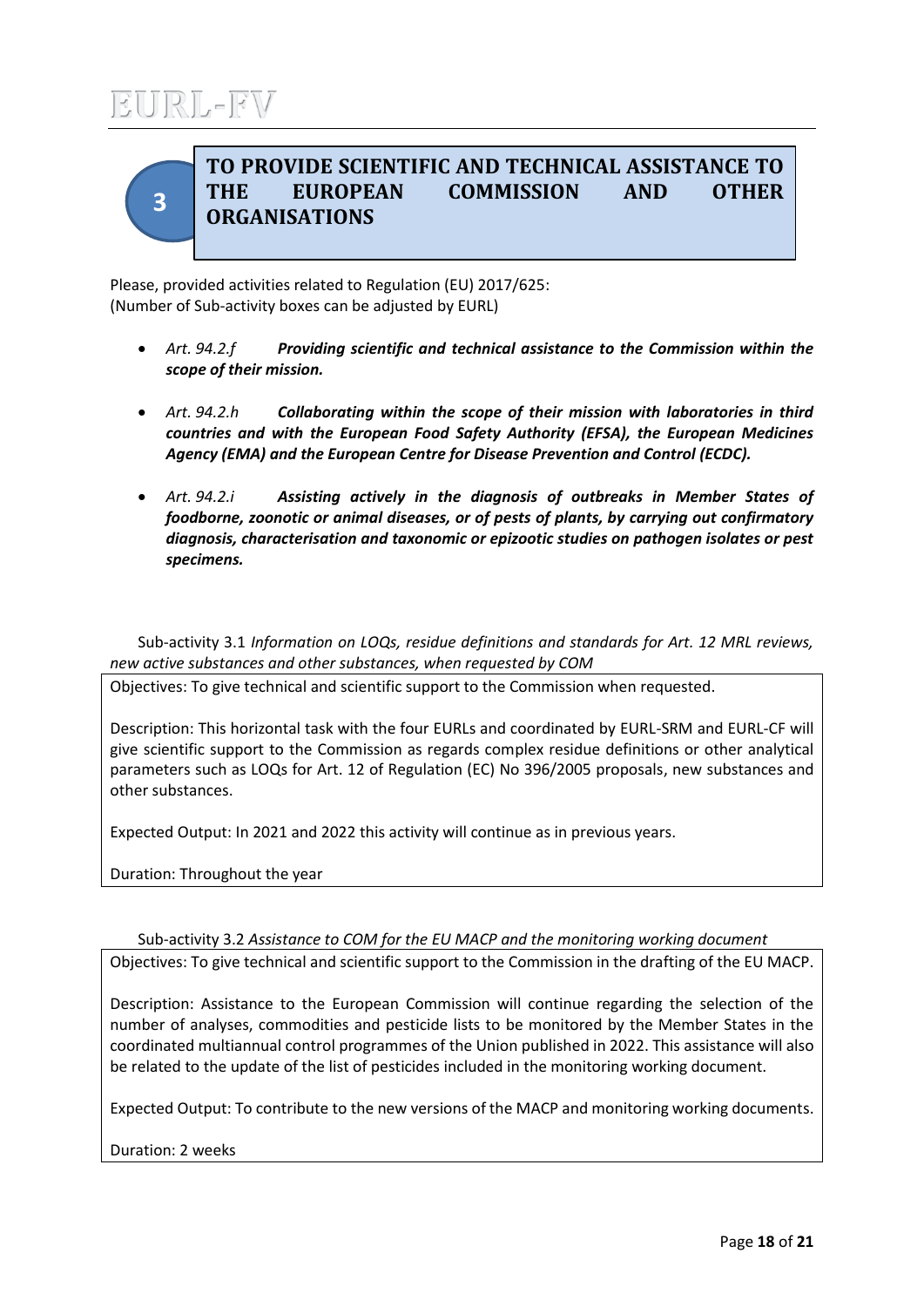Sub-activity 3.3 *Contribution to the revision of the analytical quality control guidelines*

Objectives: Update and edition of EU Guidelines on Quality Control Procedures.

Description: In order to continue the process of achieving complete harmonisation measures for pesticide residue analysis within the EU, the SANTE document "Analytical quality control and method validation procedures for pesticide residues analysis in food and feed" (SANTE/11813/2017) needs to be revised and updated on continuous basis.

Therefore, the aim is to carry on with the specific forum (AQC Panel) on the EURL-FV website to facilitate the discussion and to point out difficulties and improvements on the EU AQC Guidelines. This network will provide interaction among EURLs-NRLs-OfLs. The outcome of the discussion in this specific forum will improve and facilitate further updated revisions of the EU AQC Guidelines, to be presented in the joint workshop every two years.

### Expected Output:

The AQC Scientific Committee together with the four EURLs for pesticide residues will meet three times in 2021 in order to discuss about the possible changes and modifications to the SANTE Guidelines. The three meetings will be organised by EURL-FV. The second one will be in combination with the EUPTs Scientific Committee expert meeting. The third AQC meeting of 2021 will take place in Almería, prior to the Joint workshop, where the preliminary document will be produced for the final voting of the NRLs. If it succeeds, after approval by the COM, the new version of the document will be edited at the end of the year 2021.

In 2022, the AQC meeting will meet once, in combination with the EUPTs Scientific Committee expert meeting.

Duration: 1 month

### Sub-activity 3.4 *General technical support to the Commission*

Objectives: To provide technical and scientific support to the Commission when requested

Description: Technical and scientific support to the Commission will be provided when requested. Constant communication will be established via e-mail, phone calls or meetings. Whenever the need arises, technical advice will be provided to the DG SANTE upon request.

Expected Output: Attendance to the Standing Committee (PAFF) meetings at request of the DG SANTE and assistance to the audit team of the department *Health and Food Audits and Analysis* if they so request it, by accompanying the inspectors in the audit visits giving technical support as a "national expert".

Duration: Throughout the year

Sub-activity 3.5 *Collaboration with European and international organisations (EFSA, CEN, ISO, …) Comments to EFSA on LOQs, standards and methods at the stage of the draft reasoned opinion.* Objectives: To provide scientific support to EFSA.

Description: Involvement in the EFSA residue evaluation process by giving opinions and advice, especially regarding residue definition and post registration analytical methods. In the case of new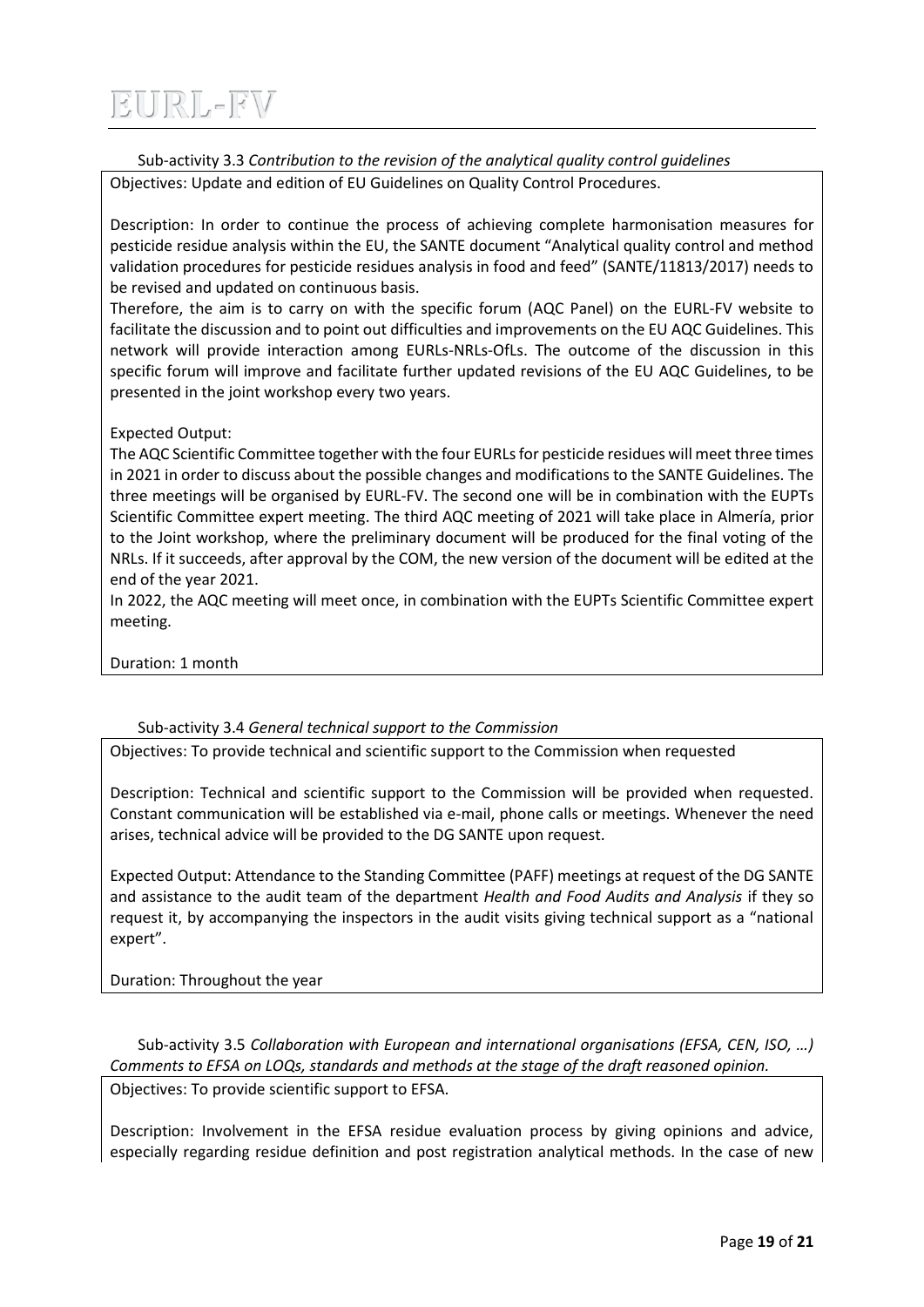substances, it is estimated to carry out experimental analytical work if requested by the DG SANTE. This is a horizontal task with the four EURLs and coordinated by EURL-SRM and EURL-CF.

Expected Output: In 2021 and 2022 this activity will continue as in previous years.

Duration: Throughout the year

Sub-activity 3.6 *Collaboration with European and international organisations (EFSA, CEN, ISO, …) Participation in the EFSA networking group on pesticides residues monitoring*

Objectives: To provide technical and scientific support to EFSA in the Network of Chemical Monitoring Data Collection.

Description: The EURL-FV yearly collaborates with EFSA with the attendance to the meetings of the Netwotk of Chemical Monitoring Data Collection, with presence of the Member States, the EFTA countries, the European Commission and EFSA. The technical and scientific assistance includes all matters related to pesticide residues monitoring covered by Regulation (EC) No 396/2005, including the preparation of the EFSA Annual Reports on Pesticide Residues and the review of the EFSA standardised data model for reporting the monitoring results.

Expected Output: In 2021 and 2022, one representative from the EURL-FV will attend the meeting of the networking group.

Duration: 1 week

Sub-activity 3.7 *Collaboration with European and international organisations (EFSA, CEN, ISO, …) Participation in the meetings of the CEN/TC 275/WG 3 Working group Pesticides.*

Objectives: To participate in the development of standardised methods (CEN methods)

Description: Since 2015, the EURL-FV participates in the Working group 3 (Pesticides, CEN/TC 275/WG 3) dedicated to the standardization of methods for the determination of pesticide residues in food. Furthermore, the EURL-FV is directly involved in the modular QuEChERS, being the project leader of that CEN method.

Expected Output: Attendance to one meeting per year in the German institute for standardization, DIN (Berlin, Germany).

Duration: 2 weeks

Sub-activity 3.8 *Collaboration with Third Countries.*

Objectives: To promote the international networking and dissemination of information and activities from the EURL-FV, especially in countries with intensive European export-import relationships.

Description: This assistance will be supported by, at least, constant communication via e-mail and telephone. Selected third countries will be invited to participate in the workshops and training courses as well as to visit the laboratories in relevant cases. Important information for selection of laboratories